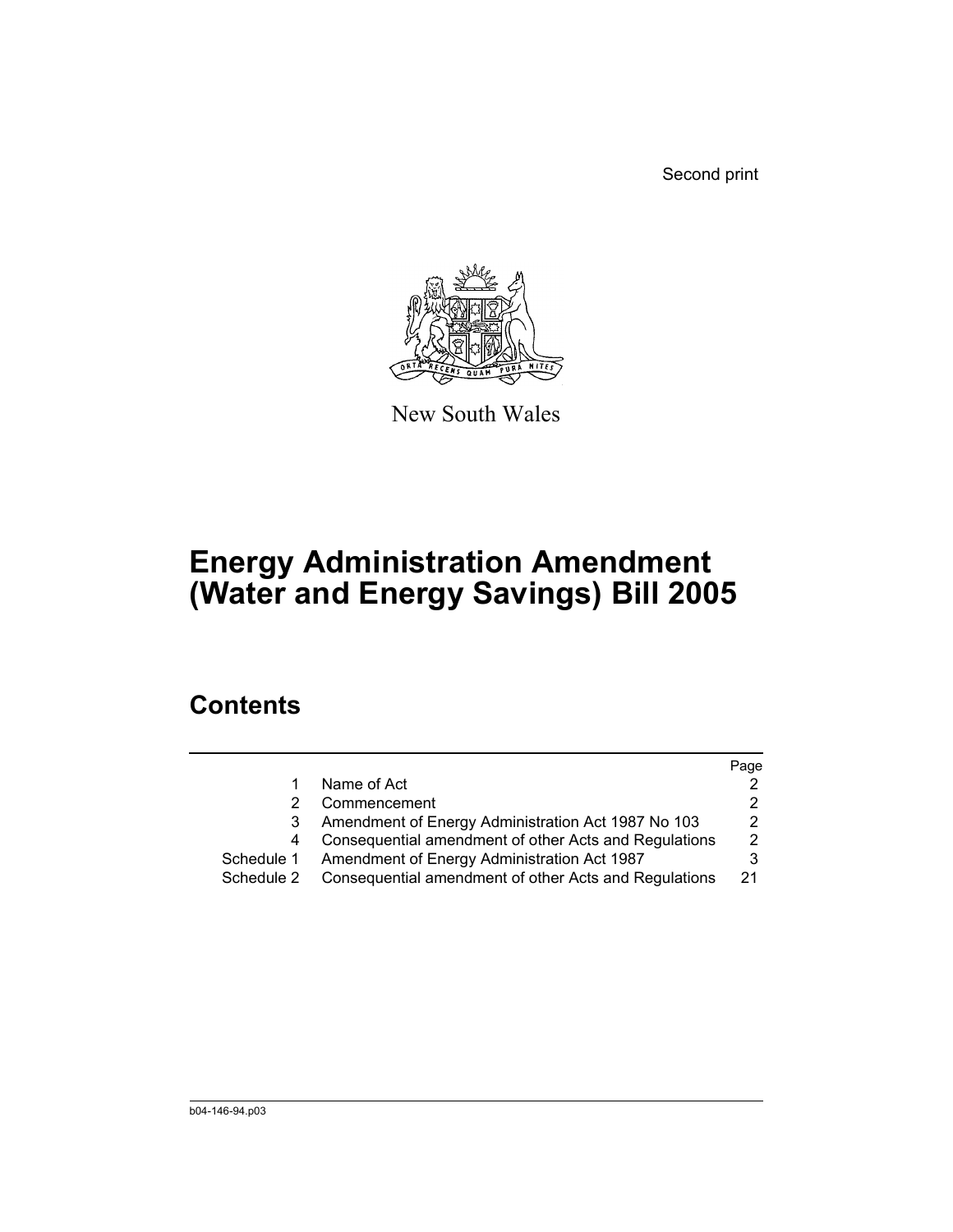**Contents** 

Page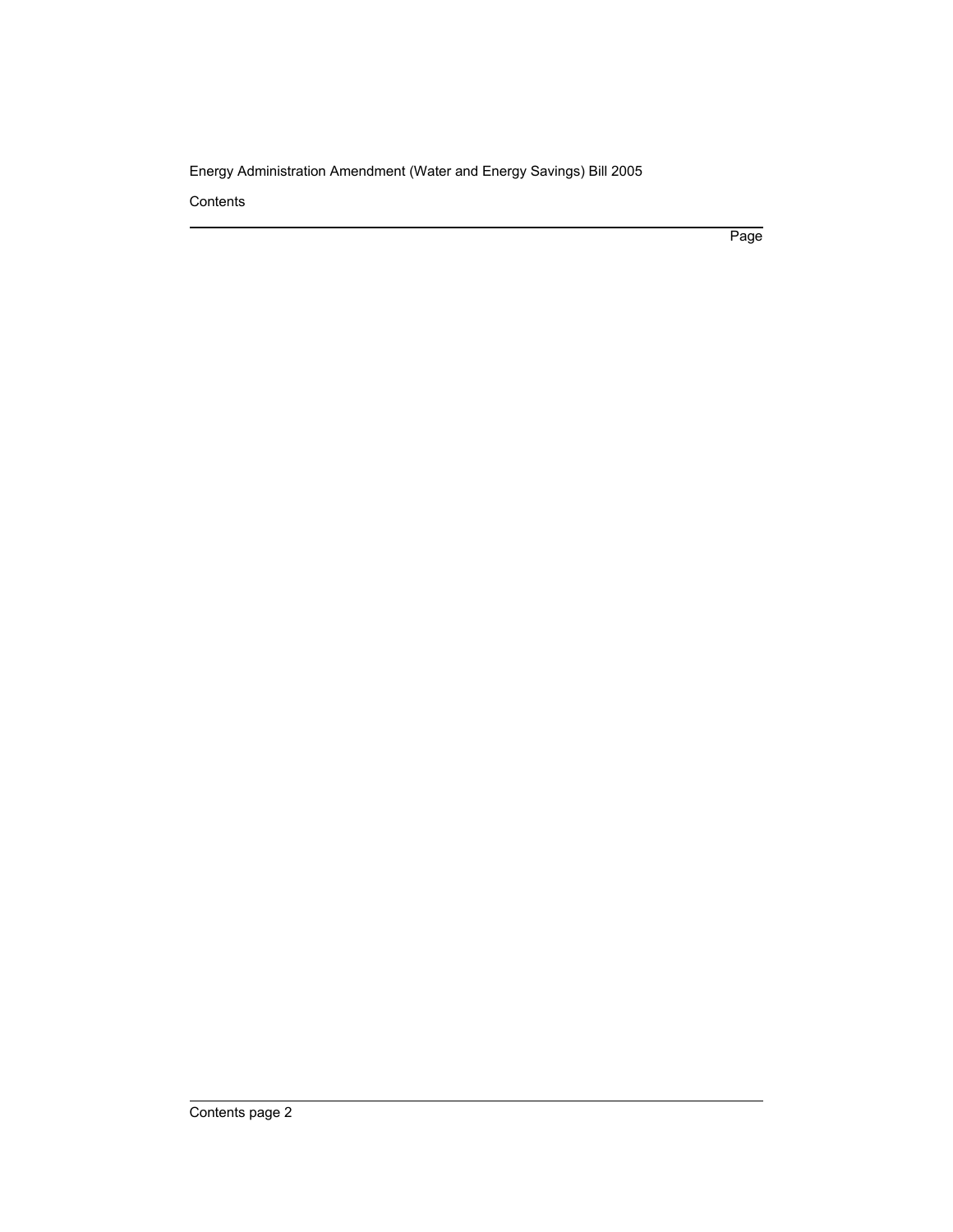*This PUBLIC BILL, originated in the LEGISLATIVE ASSEMBLY and, having this day passed, is now ready for presentation to the LEGISLATIVE COUNCIL for its concurrence.*

> *Clerk of the Legislative Assembly. Legislative Assembly,*



New South Wales

## **Energy Administration Amendment (Water and Energy Savings) Bill 2005**

Act No , 2005

An Act to amend the *Energy Administration Act 1987* to promote savings in water and energy use; to make consequential amendments to certain other Acts and Regulations; and for other purposes.

*EXAMINED*

*Chairman of Committees*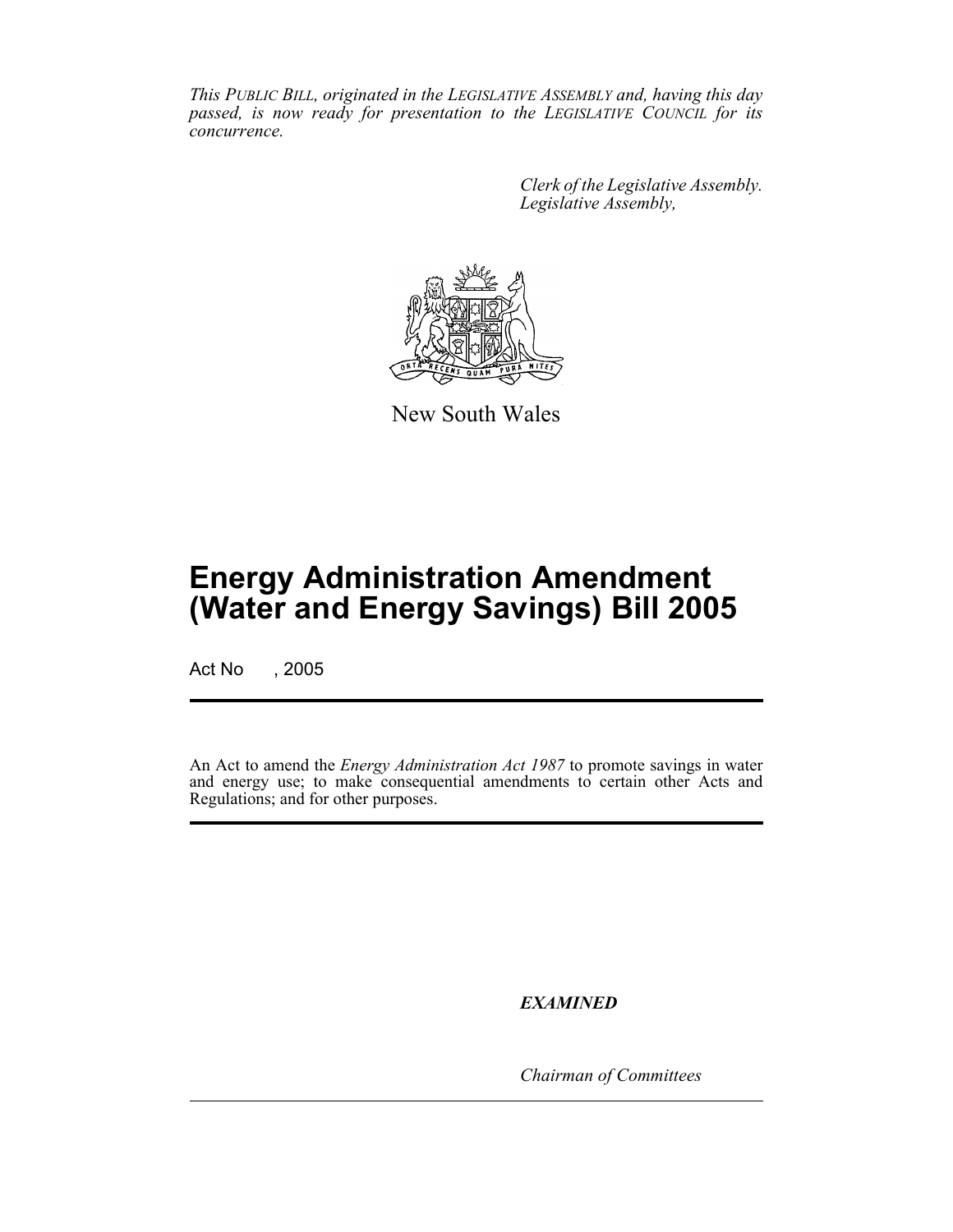| The Legislature of New South Wales enacts: |             |                                                                                                                                                               |                             |  |  |  |
|--------------------------------------------|-------------|---------------------------------------------------------------------------------------------------------------------------------------------------------------|-----------------------------|--|--|--|
| 1                                          | Name of Act |                                                                                                                                                               |                             |  |  |  |
|                                            |             | This Act is the <i>Energy Administration Amendment (Water and Energy</i><br>Savings) Act 2005.                                                                | 3<br>$\overline{4}$         |  |  |  |
| $\mathbf{2}$                               |             | Commencement                                                                                                                                                  | 5                           |  |  |  |
|                                            | (1)         | This Act commences on a day or days to be appointed by proclamation,<br>subject to this section.                                                              | 6<br>$\overline{7}$         |  |  |  |
|                                            | (2)         | A day may not be appointed under subsection (1) for the<br>commencement of:                                                                                   | 8<br>9                      |  |  |  |
|                                            |             | Schedule 1 [13] on a day that is earlier than the day on which<br>(a)<br>Schedule 3 [5] to the <i>Electricity (Consumer Safety) Act 2004</i><br>commences, or | 10 <sup>°</sup><br>11<br>12 |  |  |  |
|                                            |             | Schedule 2.3 on a day that is earlier than the day on which<br>(b)<br>Schedule 4.3 [2] to the <i>Electricity (Consumer Safety) Act 2004</i><br>commences, or  | 13<br>14<br>15              |  |  |  |
|                                            |             | Schedule 2.6 on a day that is earlier than the day on which<br>(c)<br>Schedule 4.8 to the Electricity (Consumer Safety) Act 2004<br>commences.                | 16<br>17<br>18              |  |  |  |
| 3                                          |             | Amendment of Energy Administration Act 1987 No 103                                                                                                            | 19                          |  |  |  |
|                                            |             | The <i>Energy Administration Act 1987</i> is amended as set out in<br>Schedule 1.                                                                             | 20<br>21                    |  |  |  |
| 4                                          |             | <b>Consequential amendment of other Acts and Regulations</b>                                                                                                  | 22                          |  |  |  |
|                                            |             | The Acts and Regulations specified in Schedule 2 are amended as set<br>out in that Schedule.                                                                  | 23<br>24                    |  |  |  |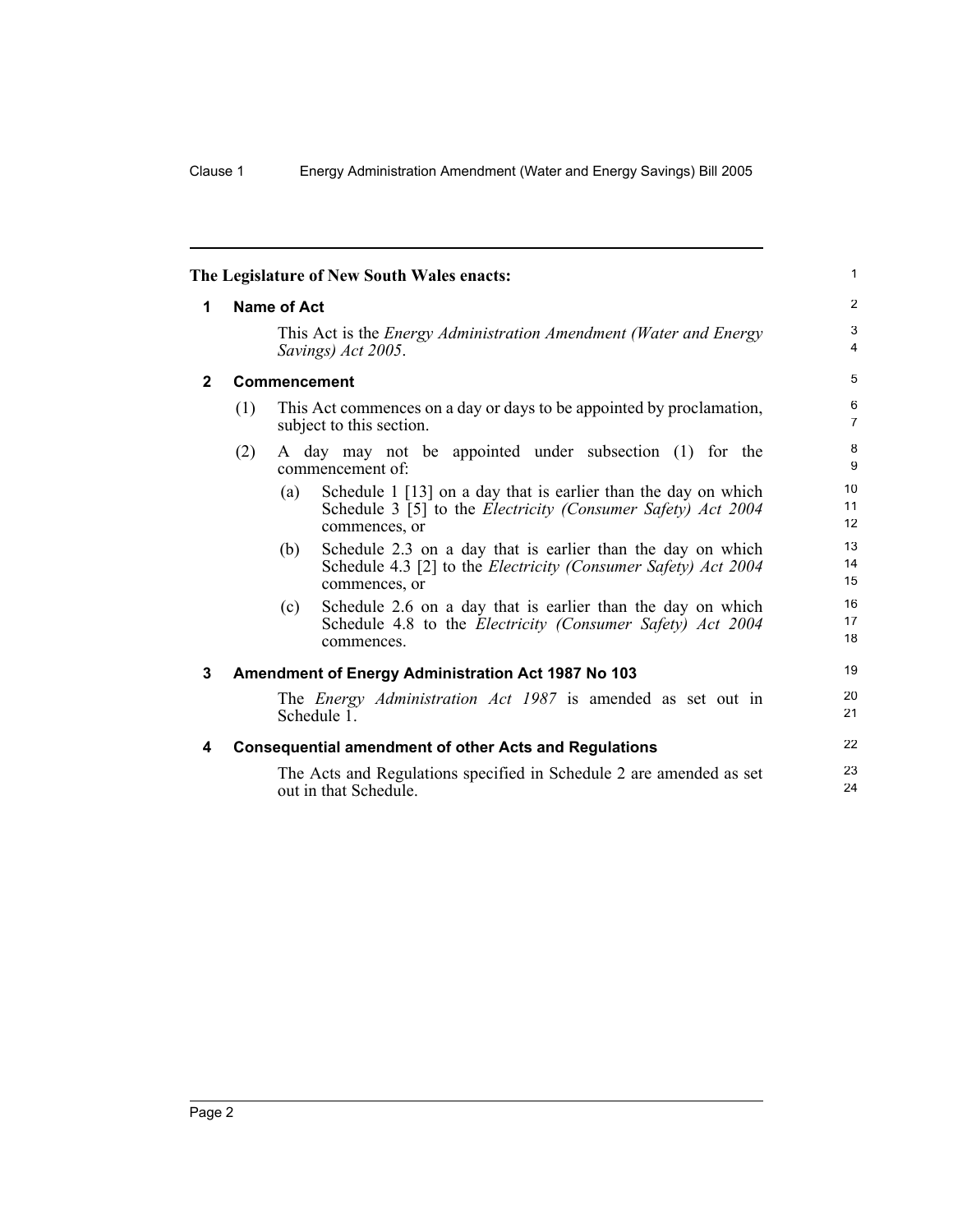Amendment of Energy Administration Act 1987 Material Contract Schedule 1

1 2

|     | (Section 3)                                                                                                                                                   | 3              |  |  |  |  |  |
|-----|---------------------------------------------------------------------------------------------------------------------------------------------------------------|----------------|--|--|--|--|--|
| [1] | <b>Section 1 Name of Act</b>                                                                                                                                  | 4              |  |  |  |  |  |
|     | Omit "Energy Administration Act 1987".                                                                                                                        | 5              |  |  |  |  |  |
|     | Insert instead "Energy and Utilities Administration Act 1987".                                                                                                | 6              |  |  |  |  |  |
| [2] | <b>Section 3 Definitions</b>                                                                                                                                  | $\overline{7}$ |  |  |  |  |  |
|     | Insert in alphabetical order in section $3(1)$ :                                                                                                              |                |  |  |  |  |  |
|     | <i>area of operations</i> , in relation to Sydney Water Corporation, has<br>the same meaning as it has in the Sydney Water Act 1994.                          | 9<br>10        |  |  |  |  |  |
|     | <i>designated energy users</i> —see section 34B.                                                                                                              | 11             |  |  |  |  |  |
|     | <i>designated water users</i> —see section 34A.                                                                                                               | 12             |  |  |  |  |  |
|     | <i>distribution network service provider</i> has the same meaning as it<br>has in the <i>Electricity Supply Act 1995</i> .                                    | 13<br>14       |  |  |  |  |  |
|     | <i>energy savings action plan</i> means a savings action plan relating<br>to the use of energy.                                                               | 15<br>16       |  |  |  |  |  |
|     | <b>Energy Savings Fund</b> means the Energy Savings Fund<br>established under section 34K.                                                                    | 17<br>18       |  |  |  |  |  |
|     | <i>energy service</i> includes the supply or distribution of energy.                                                                                          | 19             |  |  |  |  |  |
|     | <i>financial year</i> means the year commencing 1 July.                                                                                                       | 20             |  |  |  |  |  |
|     | <b><i>local government area,</i></b> in relation to a local council, means the<br>area within the meaning of the Local Government Act 1993 of the<br>council. | 21<br>22<br>23 |  |  |  |  |  |
|     | savings action plan means a savings action plan prepared under<br>Division 4 of Part 6A.                                                                      | 24<br>25       |  |  |  |  |  |
|     | savings measure, in relation to energy or water, means a<br>program, project or other measure:                                                                | 26<br>27       |  |  |  |  |  |
|     | to reduce the use of, or demand for, energy or water, or<br>(a)                                                                                               | 28             |  |  |  |  |  |
|     | to promote awareness or acceptance of the need to reduce<br>(b)<br>the use of energy or water.                                                                | 29<br>30       |  |  |  |  |  |
|     | savings order means an order made under section 34D.                                                                                                          | 31             |  |  |  |  |  |
|     | <i>State agency</i> means:                                                                                                                                    | 32             |  |  |  |  |  |
|     | a public or local authority constituted by or under an Act<br>(a)<br>(including a local council), or                                                          | 33<br>34       |  |  |  |  |  |
|     | a Government Department, or<br>(b)                                                                                                                            | 35             |  |  |  |  |  |
|     | a statutory body representing the Crown, or<br>(c)                                                                                                            | 36             |  |  |  |  |  |
|     |                                                                                                                                                               |                |  |  |  |  |  |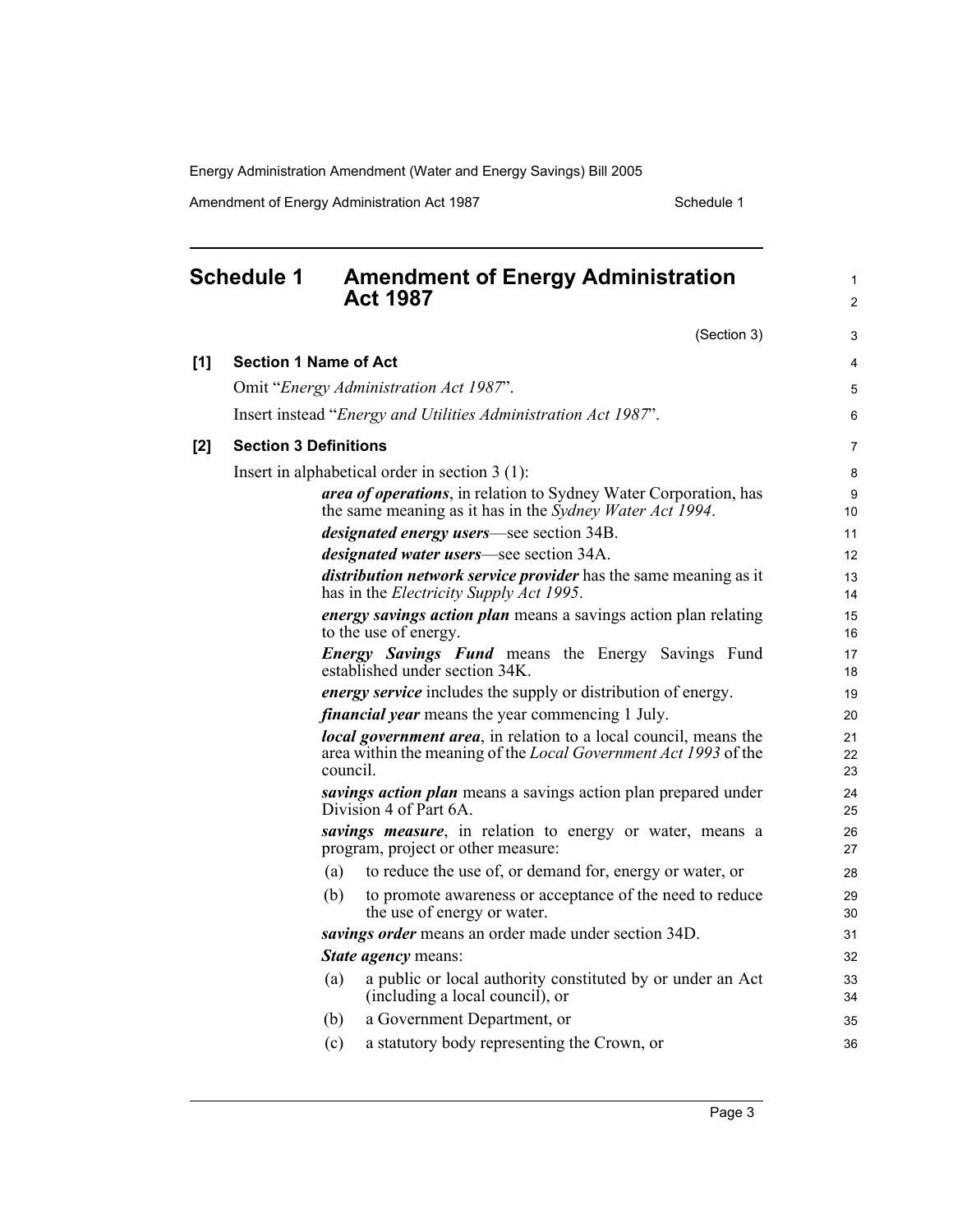|     |                               | (d) | a State owned corporation (including any subsidiary of a<br>State owned corporation) within the meaning of the State<br>Owned Corporations Act 1989. | 1<br>$\overline{2}$<br>3 |
|-----|-------------------------------|-----|------------------------------------------------------------------------------------------------------------------------------------------------------|--------------------------|
|     |                               |     | State water agency means:                                                                                                                            | 4                        |
|     |                               | (a) | Sydney Water Corporation, or                                                                                                                         | 5                        |
|     |                               | (b) | any other State agency prescribed by the regulations that<br>provides any water service in a water savings area.                                     | 6<br>$\overline{7}$      |
|     |                               |     | <i>water savings action plan</i> means a savings action plan relating to<br>the use of water.                                                        | $\bf 8$<br>9             |
|     |                               |     | water savings area means:                                                                                                                            | 10 <sup>1</sup>          |
|     |                               | (a) | the area of operations of Sydney Water Corporation, or                                                                                               | 11                       |
|     |                               | (b) | any other area or areas of the State prescribed by the<br>regulations for the purposes of this definition.                                           | 12 <sup>2</sup><br>13    |
|     |                               |     | <b>Water Savings Fund</b> means the Water Savings Fund established<br>under section 34E.                                                             | 14<br>15                 |
|     |                               |     | <i>water service</i> includes any of the following:                                                                                                  | 16                       |
|     |                               | (a) | the storage or supply of water,                                                                                                                      | 17                       |
|     |                               | (b) | the disposal of waste water,                                                                                                                         | 18                       |
|     |                               | (c) | the provision of a sewerage, stormwater or drainage<br>service.                                                                                      | 19<br>20                 |
| [3] | Section 3 (4)                 |     |                                                                                                                                                      | 21                       |
|     | Insert after section $3(3)$ : |     |                                                                                                                                                      | 22                       |
|     | (4)                           |     | Notes included in this Act do not form part of this Act.                                                                                             | 23                       |
| [4] | <b>Section 5 Objects</b>      |     |                                                                                                                                                      | 24                       |
|     |                               |     | Insert "in relation to energy" after "The objects of this Act" in section 5 (1).                                                                     | 25                       |
| [5] | Section 5 (3)                 |     |                                                                                                                                                      | 26                       |
|     | Insert after section $5(2)$ : |     |                                                                                                                                                      | 27                       |
|     | (3)                           |     | The objects of this Act in relation to water are:                                                                                                    | 28                       |
|     |                               | (a) | to reduce the demand for water in water savings areas, and                                                                                           | 29                       |
|     |                               | (b) | to stimulate investment in innovative water savings<br>measures for use in water savings areas, and                                                  | 30<br>31                 |
|     |                               | (c) | to increase public awareness and acceptance of the need to<br>save water in water savings areas, and                                                 | 32<br>33                 |
|     |                               | (d) | to improve access to a wider range of water saving<br>technologies in water savings areas, and                                                       | 34<br>35                 |
|     |                               |     |                                                                                                                                                      |                          |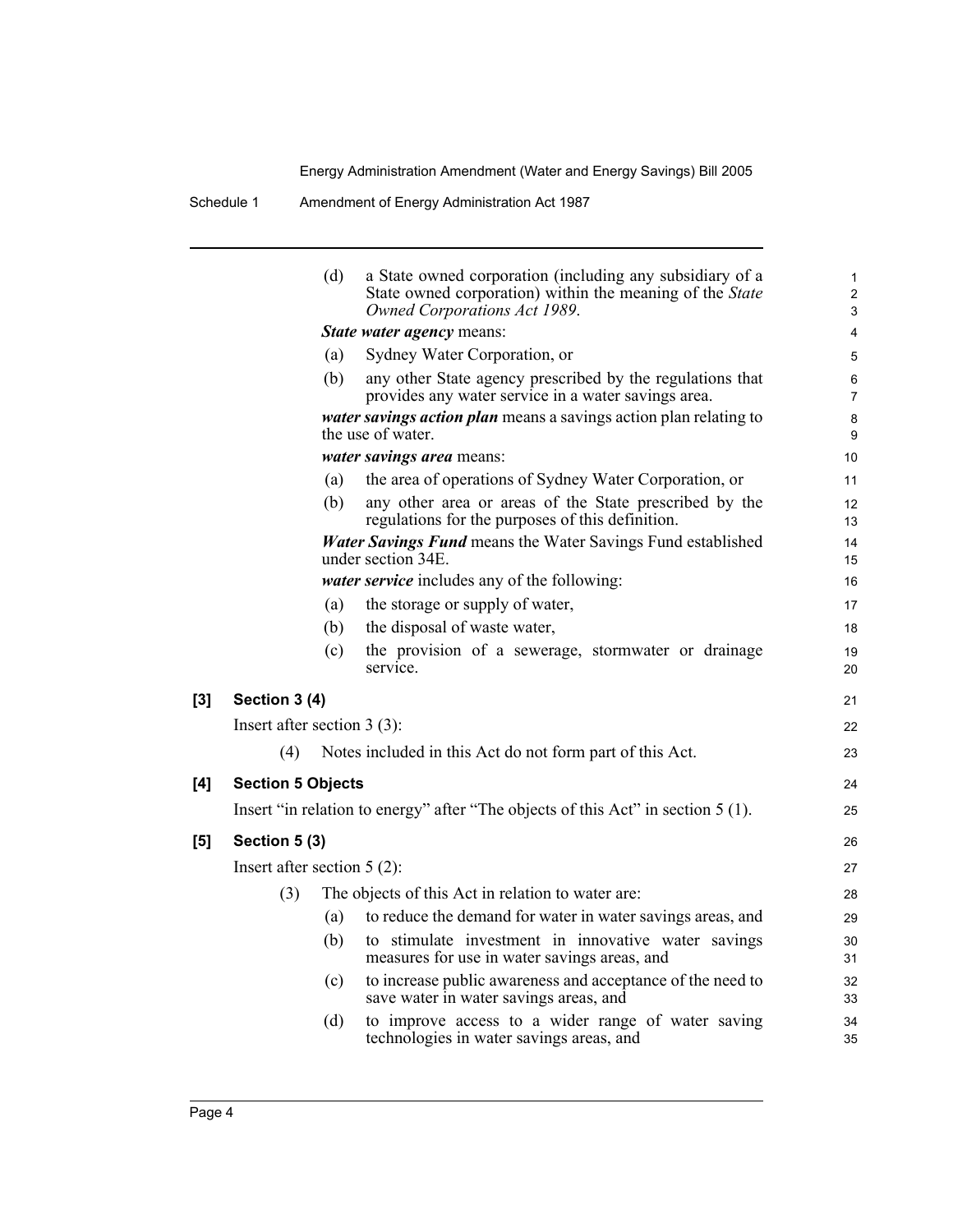| Amendment of Energy Administration Act 1987 | Schedule 1 |
|---------------------------------------------|------------|
|                                             |            |

|       |         |                      | (e)               | to encourage the use of non-potable water in water savings<br>areas as an alternative to potable water.                                                                                                                                                  | 1<br>$\overline{c}$  |
|-------|---------|----------------------|-------------------|----------------------------------------------------------------------------------------------------------------------------------------------------------------------------------------------------------------------------------------------------------|----------------------|
| [6]   |         |                      |                   | <b>Section 6 Establishment of the Department</b>                                                                                                                                                                                                         | 3                    |
|       |         | Omit the section.    |                   |                                                                                                                                                                                                                                                          | 4                    |
| $[7]$ | Part 6A |                      |                   |                                                                                                                                                                                                                                                          | 5                    |
|       |         | Insert after Part 6: |                   |                                                                                                                                                                                                                                                          | 6                    |
|       |         |                      |                   | Part 6A Water and energy savings                                                                                                                                                                                                                         | 7                    |
|       |         | <b>Division 1</b>    |                   | General                                                                                                                                                                                                                                                  | 8                    |
|       | 34A     |                      |                   | <b>Designated water users</b>                                                                                                                                                                                                                            | 9                    |
|       |         |                      |                   | The following persons and bodies are <i>designated water users</i> for<br>the purposes of this Part:                                                                                                                                                     | 10<br>11             |
|       |         |                      | (a)               | any local council that has all or part of its local government<br>area located within a water savings area,                                                                                                                                              | 12<br>13             |
|       |         |                      | (b)               | any other person or body (or person or body belonging to<br>a class of persons or bodies) prescribed by a savings order<br>that uses water in a water savings area.                                                                                      | 14<br>15<br>16       |
|       | 34B     |                      |                   | <b>Designated energy users</b>                                                                                                                                                                                                                           | 17                   |
|       |         |                      |                   | The following persons and bodies are <i>designated energy users</i><br>for the purposes of this Part:                                                                                                                                                    | 18<br>19             |
|       |         |                      | (a)               | any State agency,                                                                                                                                                                                                                                        | 20                   |
|       |         |                      | (b)               | any other person or body (or person or body belonging to<br>a class of persons or bodies) prescribed by a savings order<br>that uses energy.                                                                                                             | 21<br>22<br>23       |
|       | 34C     |                      | <b>Exemptions</b> |                                                                                                                                                                                                                                                          | 24                   |
|       |         |                      |                   | A savings order may exempt specified persons and bodies (or<br>specified classes of persons and bodies) from any or all of the<br>provisions of this Part or the regulations relating to designated<br>water users or designated energy users (or both). | 25<br>26<br>27<br>28 |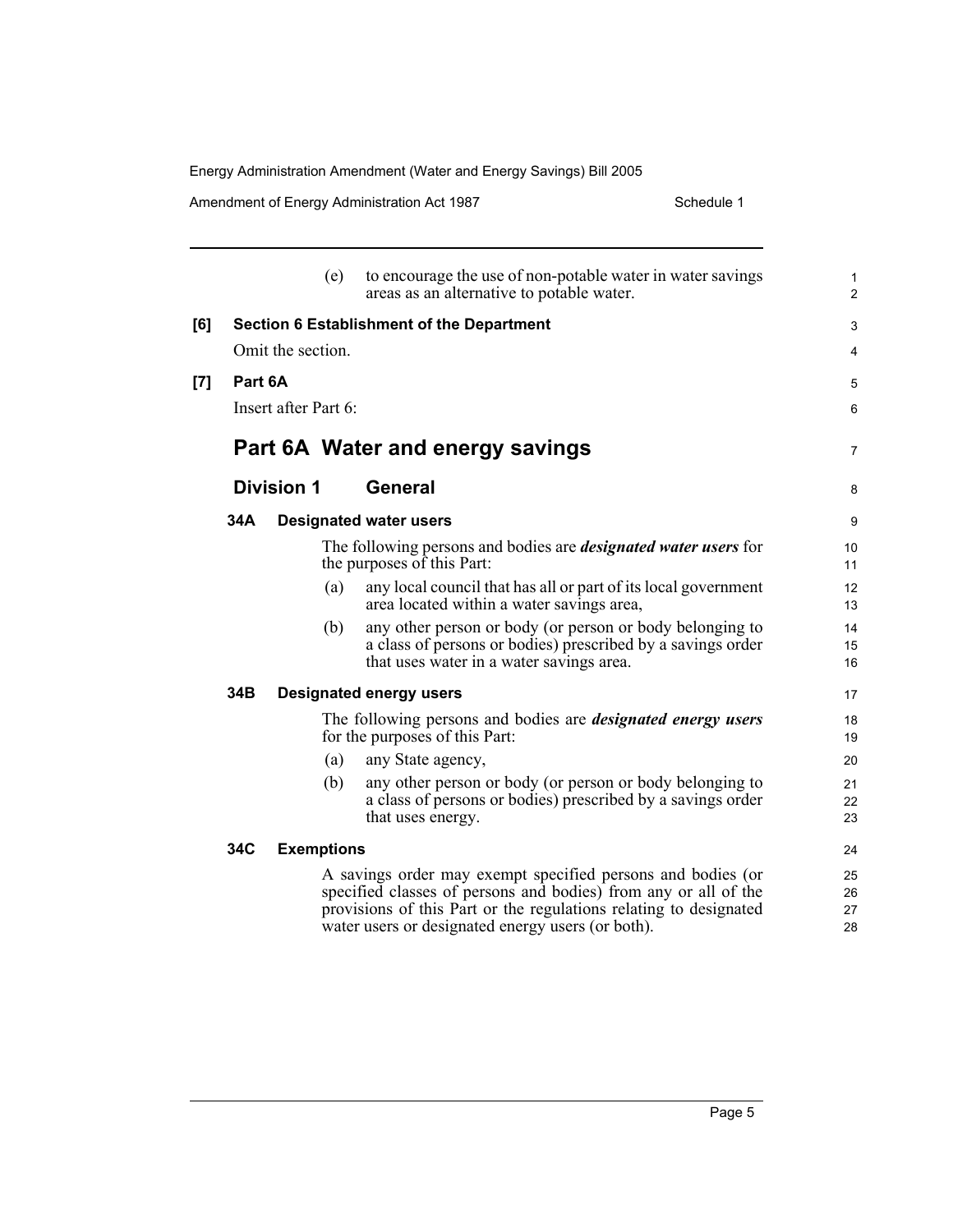Schedule 1 Amendment of Energy Administration Act 1987

### **34D Savings orders**

| 34D | <b>Savings orders</b> |     |                                                                                                                                                                                                                      |                       |  |  |
|-----|-----------------------|-----|----------------------------------------------------------------------------------------------------------------------------------------------------------------------------------------------------------------------|-----------------------|--|--|
|     | (1)                   |     | The Minister may, by order published in the Gazette, make<br>provision for any matter that is required or permitted to be<br>prescribed or otherwise dealt with by a savings order under a<br>provision of this Act. | 2<br>3<br>4<br>5      |  |  |
|     |                       |     | Note. The Minister may amend or repeal an order made under this<br>section. See section 43 of the Interpretation Act 1987.                                                                                           | 6<br>7                |  |  |
|     | (2)                   |     | Sections 40, 41 and 42 of the <i>Interpretation Act 1987</i> apply to a<br>savings order in the same way as they apply to a statutory rule.                                                                          | 8<br>9                |  |  |
|     | <b>Division 2</b>     |     | <b>Water Savings Fund</b>                                                                                                                                                                                            | 10                    |  |  |
| 34E |                       |     | <b>Establishment of Water Savings Fund</b>                                                                                                                                                                           | 11                    |  |  |
|     |                       |     | There is to be established in the Special Deposits Account a fund<br>called the "Water Savings Fund".                                                                                                                | 12 <sup>2</sup><br>13 |  |  |
| 34F |                       |     | <b>Purposes of Water Savings Fund</b>                                                                                                                                                                                | 14                    |  |  |
|     |                       |     | The purposes of the Water Savings Fund are:                                                                                                                                                                          | 15                    |  |  |
|     |                       | (a) | to provide funding to encourage water savings and the<br>recycling of water in water savings areas, and                                                                                                              | 16<br>17              |  |  |
|     |                       | (b) | to provide funding to reduce the demand for water in water<br>savings areas, and                                                                                                                                     | 18<br>19              |  |  |
|     |                       | (c) | to provide funding to stimulate investment in innovative<br>water savings measures for use in water savings areas, and                                                                                               | 20<br>21              |  |  |
|     |                       | (d) | to provide funding to increase public awareness and<br>acceptance of the importance of water savings measures in<br>water savings areas.                                                                             | 22<br>23<br>24        |  |  |
| 34G |                       |     | <b>Payments into Water Savings Fund</b>                                                                                                                                                                              | 25                    |  |  |
|     | (1)                   |     | There is payable into the Water Savings Fund:                                                                                                                                                                        | 26                    |  |  |
|     |                       | (a) | all money received from contributions required to be made<br>to the Fund under section 34J, and                                                                                                                      | 27<br>28              |  |  |
|     |                       | (b) | all money advanced by the Treasurer for the Fund, and                                                                                                                                                                | 29                    |  |  |
|     |                       | (c) | all money appropriated by Parliament for the purposes of<br>the Fund, and                                                                                                                                            | 30<br>31              |  |  |
|     |                       | (d) | the proceeds of the investment of money in the Fund, and                                                                                                                                                             | 32                    |  |  |
|     |                       | (e) | all money directed or authorised to be paid into the Fund<br>by or under this or any other Act or law, and                                                                                                           | 33<br>34              |  |  |
|     |                       | (f) | all money received from voluntary contributions to the<br>Fund made by any other person or body.                                                                                                                     | 35<br>36              |  |  |
|     |                       |     |                                                                                                                                                                                                                      |                       |  |  |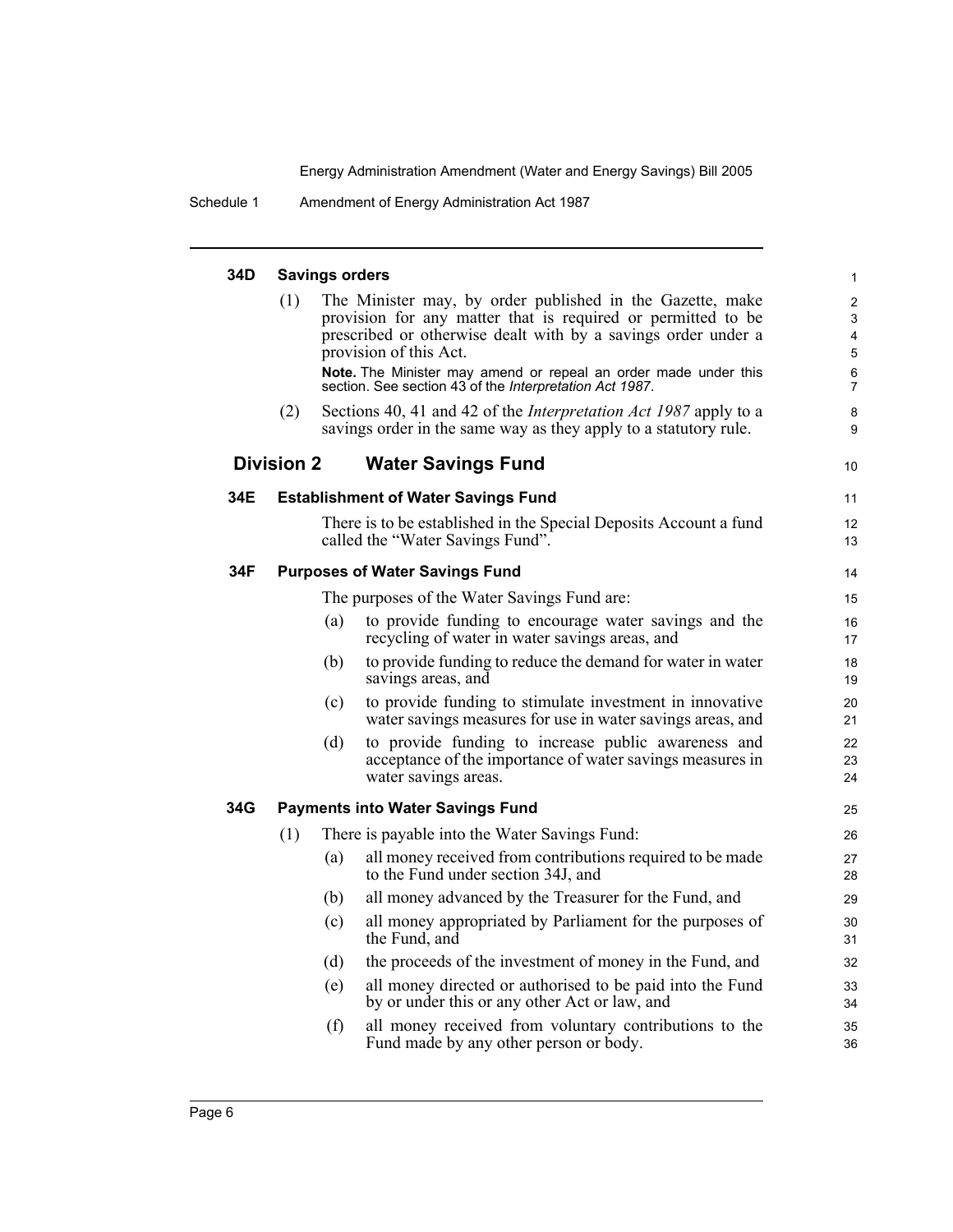Amendment of Energy Administration Act 1987 Material Contract Schedule 1

|     | (2) |                                               | Without limiting subsection $(1)$ $(f)$ , State agencies are authorised<br>by this section to make voluntary contributions to the Fund.                                                                                                       | 1<br>$\overline{\mathbf{c}}$ |  |  |
|-----|-----|-----------------------------------------------|-----------------------------------------------------------------------------------------------------------------------------------------------------------------------------------------------------------------------------------------------|------------------------------|--|--|
|     | (3) |                                               | Nothing in subsection (2) authorises a State water agency to<br>refuse to pay a contribution to the Fund that is payable under<br>section 34J.                                                                                                | 3<br>4<br>5                  |  |  |
| 34H |     |                                               | <b>Payments out of Water Savings Fund</b>                                                                                                                                                                                                     | 6                            |  |  |
|     | (1) | There is payable from the Water Savings Fund: |                                                                                                                                                                                                                                               |                              |  |  |
|     |     | (a)                                           | any money approved by the Minister to fund all or any part<br>of the cost of any water savings measure that the Minister<br>is satisfied promotes a purpose referred to in section 34F,<br>and                                                | 8<br>9<br>10<br>11           |  |  |
|     |     | (b)                                           | any money required to meet administrative expenses<br>related to the Fund, and                                                                                                                                                                | 12<br>13                     |  |  |
|     |     | (c)                                           | any money required to meet administrative expenses of the<br>Minister in connection with the Minister's functions under<br>this Act in relation to water savings action plans, and                                                            | 14<br>15<br>16               |  |  |
|     |     | (d)                                           | any money directed or authorised to be paid from the Fund<br>by or under this or any other Act or law.                                                                                                                                        | 17<br>18                     |  |  |
|     | (2) |                                               | In exercising the Minister's functions under subsection $(1)$ $(a)$<br>(but without limiting the generality of that paragraph), the<br>Minister may:                                                                                          | 19<br>20<br>21               |  |  |
|     |     | (a)                                           | approve selection criteria from time to time to be applied<br>to determine the kinds of water savings measures that will<br>be eligible for funding, and                                                                                      | 22<br>23<br>24               |  |  |
|     |     | (b)                                           | require a person or body seeking funding for a water<br>savings measure to do either or both of the following as a<br>precondition to applying for or obtaining funding:                                                                      | 25<br>26<br>27               |  |  |
|     |     |                                               | to submit a water savings action plan that includes<br>(i)<br>details about the measure,                                                                                                                                                      | 28<br>29                     |  |  |
|     |     |                                               | (ii)<br>to provide any other information requested by the<br>Minister about the measure, and                                                                                                                                                  | 30<br>31                     |  |  |
|     |     | (c)                                           | obtain and have regard to any advice, recommendations or<br>other information provided to the Minister by a committee<br>appointed by the Minister under Division 5, or by any<br>other person or body, that the Minister considers relevant. | 32<br>33<br>34<br>35         |  |  |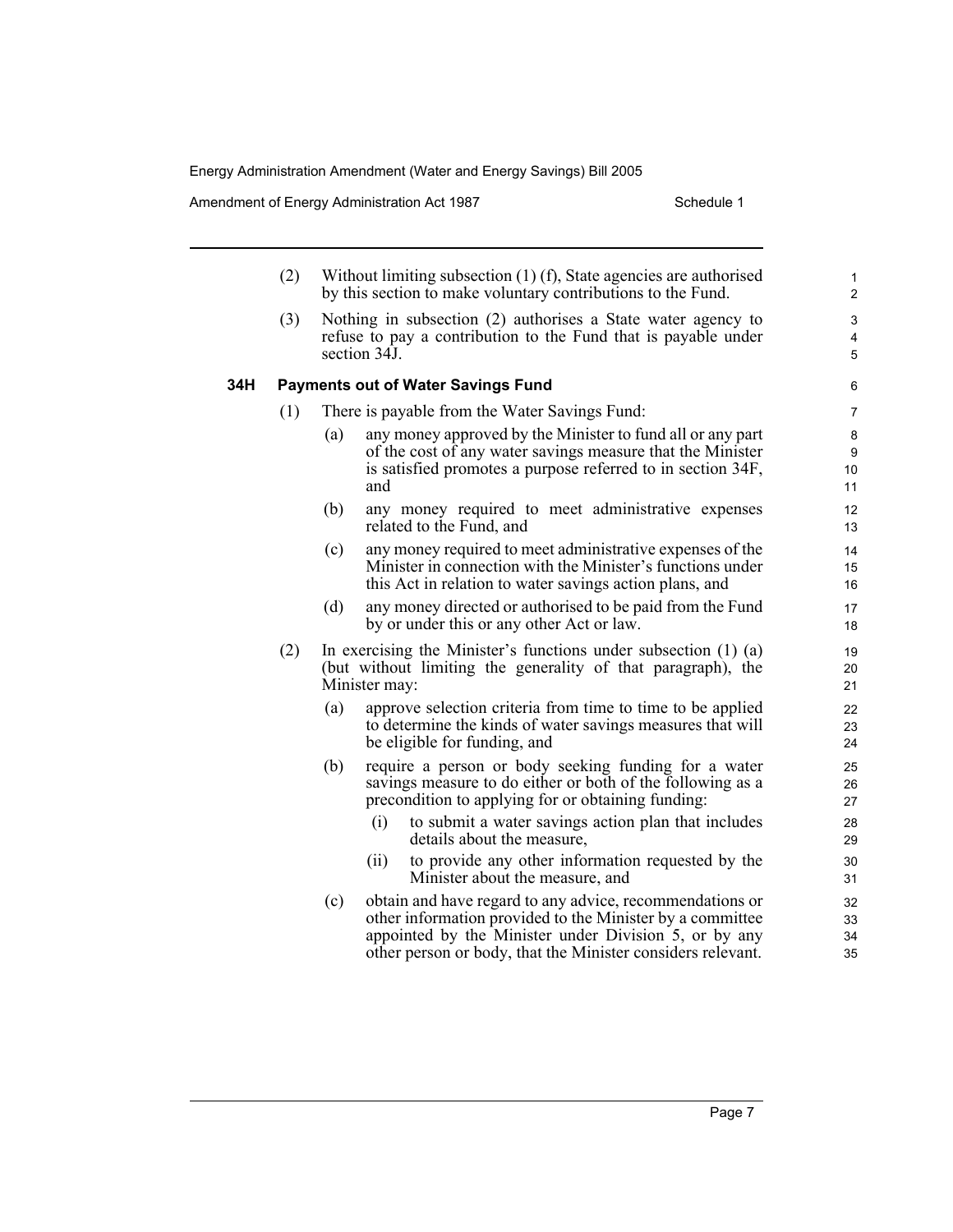|     | <b>Investment of money in Water Savings Fund</b>                                                                                                                                                                                                                                                                                                      | $\mathbf{1}$                                                    |
|-----|-------------------------------------------------------------------------------------------------------------------------------------------------------------------------------------------------------------------------------------------------------------------------------------------------------------------------------------------------------|-----------------------------------------------------------------|
|     | The Minister may invest money in the Water Savings Fund:                                                                                                                                                                                                                                                                                              | $\overline{2}$                                                  |
|     | in such manner as may be authorised by the <i>Public</i><br>(a)<br>Authorities (Financial Arrangements) Act 1987, or                                                                                                                                                                                                                                  | 3<br>4                                                          |
|     | if that Act does not confer power on the Minister to invest<br>(b)<br>the money, in any other manner approved by the Treasurer.                                                                                                                                                                                                                       | 5<br>6                                                          |
|     |                                                                                                                                                                                                                                                                                                                                                       | $\overline{7}$                                                  |
| (1) | The Minister may, by order published in the Gazette, require any<br>one or more State water agencies to make an annual contribution<br>for a specified financial year to the Water Savings Fund.<br>Note. The Minister may amend or repeal an order made under this<br>section. See section 43 of the Interpretation Act 1987.                        | 8<br>9<br>10<br>11<br>12                                        |
| (2) | An order under subsection (1):                                                                                                                                                                                                                                                                                                                        | 13                                                              |
|     | must specify the annual contributions payable by each<br>(a)<br>State water agency to which it applies (being an amount<br>that does not exceed the maximum amount, if any,<br>prescribed by the regulations), and                                                                                                                                    | 14<br>15<br>16<br>17                                            |
|     | (b)<br>may specify that an annual contribution may be paid by<br>instalments during the financial year to which the order<br>applies, and                                                                                                                                                                                                             | 18<br>19<br>20                                                  |
|     | must specify the time or, in the case of an annual<br>(c)<br>contribution that is payable by instalments, the times at<br>which any contribution required under the order is to be<br>made, and                                                                                                                                                       | 21<br>22<br>23<br>24                                            |
|     | (d)<br>may be made before or during the financial year to which<br>it relates.                                                                                                                                                                                                                                                                        | 25<br>26                                                        |
| (3) | If a State water agency to which an order under subsection (1) is<br>to apply is constituted by or under an Act that is administered by<br>a Minister other than the Minister administering this section, the<br>order may be made only with the concurrence of the Minister<br>administering the Act by or under which the agency is<br>constituted. | 27<br>28<br>29<br>30<br>31<br>32                                |
| (4) | If a State water agency to which an order under subsection (1) is<br>to apply is a local water utility within the meaning of the <i>Water</i><br>Management Act 2000 but not a State owned corporation, the<br>Minister must consult with each of the following before making<br>the order:                                                           | 33<br>34<br>35<br>36<br>37                                      |
|     | (a)<br>the State water agency,                                                                                                                                                                                                                                                                                                                        | 38                                                              |
|     | the Local Government and Shires Associations of New<br>(b)<br>South Wales.                                                                                                                                                                                                                                                                            | 39<br>40                                                        |
|     |                                                                                                                                                                                                                                                                                                                                                       | Minister may require State water agencies to make contributions |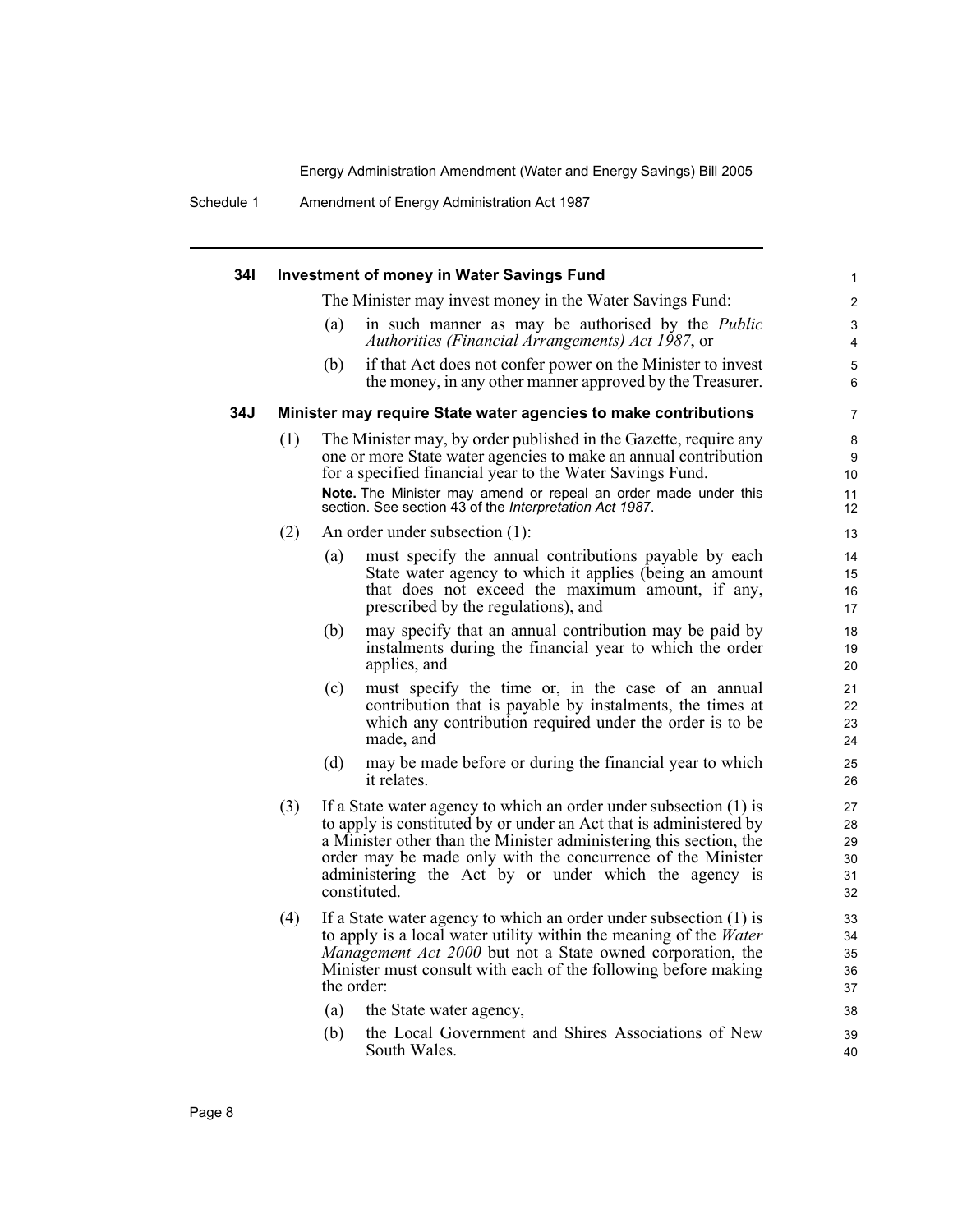Amendment of Energy Administration Act 1987 Material Contract Schedule 1

|     | (5)               | The Minister is to cause a copy of an order under subsection $(1)$<br>to be served on the State water agencies to which it applies as<br>soon as is reasonably practicable after the order is published in<br>the Gazette.                                                                                                                                                                                                                                                                                                                                                                                                                                                                                                                                                                                                                                                                                                                                                                                                                                                                                                                     | 1<br>$\overline{2}$<br>3<br>$\overline{\mathbf{4}}$                                          |
|-----|-------------------|------------------------------------------------------------------------------------------------------------------------------------------------------------------------------------------------------------------------------------------------------------------------------------------------------------------------------------------------------------------------------------------------------------------------------------------------------------------------------------------------------------------------------------------------------------------------------------------------------------------------------------------------------------------------------------------------------------------------------------------------------------------------------------------------------------------------------------------------------------------------------------------------------------------------------------------------------------------------------------------------------------------------------------------------------------------------------------------------------------------------------------------------|----------------------------------------------------------------------------------------------|
|     | (6)               | A failure to comply with subsection (5) does not affect the<br>validity of an order under subsection (1).                                                                                                                                                                                                                                                                                                                                                                                                                                                                                                                                                                                                                                                                                                                                                                                                                                                                                                                                                                                                                                      | $\mathbf 5$<br>6                                                                             |
|     | (7)               | Despite any other Act or law, a State water agency to which an<br>order under subsection (1) applies must pay into the Fund such<br>amounts at such times as may be required by the order.                                                                                                                                                                                                                                                                                                                                                                                                                                                                                                                                                                                                                                                                                                                                                                                                                                                                                                                                                     | $\boldsymbol{7}$<br>8<br>9                                                                   |
|     | (8)               | An amount that is payable by a State water agency under an order<br>under subsection (1) may be recovered by the Minister as a debt<br>in any court of competent jurisdiction for payment into the Fund.                                                                                                                                                                                                                                                                                                                                                                                                                                                                                                                                                                                                                                                                                                                                                                                                                                                                                                                                       | 10<br>11<br>12 <sup>2</sup>                                                                  |
|     | (9)               | If the Independent Pricing and Regulatory Tribunal is required by<br>or under the Independent Pricing and Regulatory Tribunal Act<br>1992 to determine a maximum price for a water service provided<br>by a State water agency, any requirement imposed on the agency<br>by this section to pay an amount into the Fund is to be treated for<br>the purposes of section 16A of that Act as a requirement with<br>which the agency must comply in providing the service.<br>Note. Section 16A of the Independent Pricing and Regulatory Tribunal<br>Act 1992 enables the Minister responsible for a government agency to<br>direct the Tribunal, when it makes a determination of the maximum price<br>for a government monopoly service provided by the agency, to include<br>in the maximum price an amount representing the efficient cost of<br>complying with a specified requirement imposed on the agency. It also<br>enables the Minister to direct the Tribunal, when it makes a<br>determination of the methodology for fixing the maximum price for the<br>service, to include in the methodology a factor representing such a cost. | 13<br>14<br>15<br>16<br>17<br>18<br>19<br>20<br>21<br>22<br>23<br>24<br>25<br>26<br>27<br>28 |
|     | <b>Division 3</b> | <b>Energy Savings Fund</b>                                                                                                                                                                                                                                                                                                                                                                                                                                                                                                                                                                                                                                                                                                                                                                                                                                                                                                                                                                                                                                                                                                                     | 29                                                                                           |
| 34K |                   | <b>Establishment of Energy Savings Fund</b>                                                                                                                                                                                                                                                                                                                                                                                                                                                                                                                                                                                                                                                                                                                                                                                                                                                                                                                                                                                                                                                                                                    | 30                                                                                           |
|     |                   | There is to be established in the Special Deposits Account a fund<br>called the "Energy Savings Fund".                                                                                                                                                                                                                                                                                                                                                                                                                                                                                                                                                                                                                                                                                                                                                                                                                                                                                                                                                                                                                                         | 31<br>32                                                                                     |
| 34L |                   | <b>Purposes of Energy Savings Fund</b>                                                                                                                                                                                                                                                                                                                                                                                                                                                                                                                                                                                                                                                                                                                                                                                                                                                                                                                                                                                                                                                                                                         | 33                                                                                           |
|     | (1)               | The purposes of the Energy Savings Fund are:                                                                                                                                                                                                                                                                                                                                                                                                                                                                                                                                                                                                                                                                                                                                                                                                                                                                                                                                                                                                                                                                                                   | 34                                                                                           |
|     |                   | (a)<br>to provide funding to encourage energy savings, and                                                                                                                                                                                                                                                                                                                                                                                                                                                                                                                                                                                                                                                                                                                                                                                                                                                                                                                                                                                                                                                                                     | 35                                                                                           |
|     |                   | (b)<br>to provide funding to address peak demand for energy, and                                                                                                                                                                                                                                                                                                                                                                                                                                                                                                                                                                                                                                                                                                                                                                                                                                                                                                                                                                                                                                                                               | 36                                                                                           |

(c) to provide funding to stimulate investment in innovative energy savings measures, and

37 38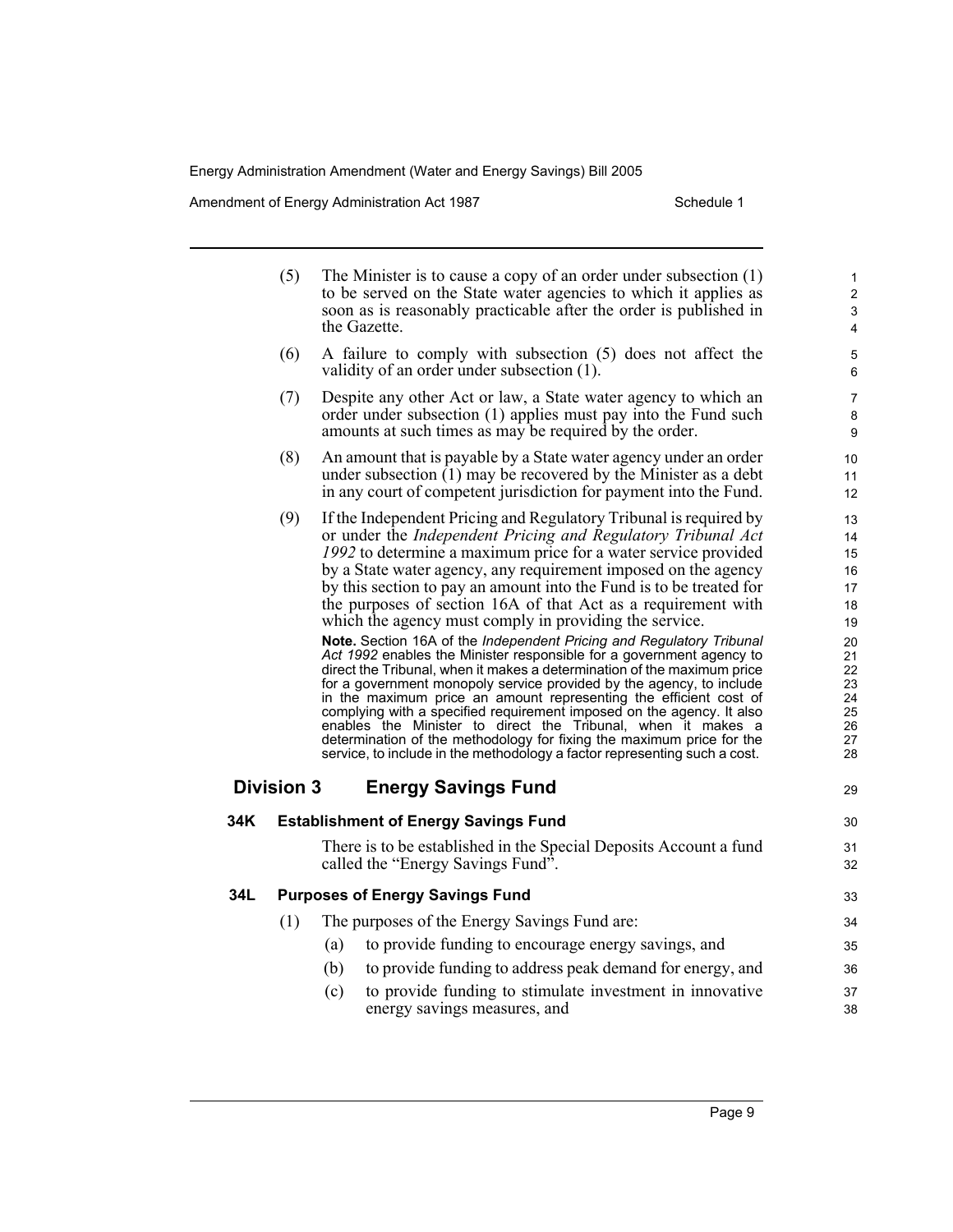|     |     | (d) | to provide funding to increase public awareness and<br>acceptance of the importance of energy savings measures,<br>and                                                                                                                                       | 1<br>$\overline{c}$<br>3 |
|-----|-----|-----|--------------------------------------------------------------------------------------------------------------------------------------------------------------------------------------------------------------------------------------------------------------|--------------------------|
|     |     | (e) | to provide funding for cost effective energy savings<br>measures that reduce greenhouse gas emissions arising<br>from the use of energy, and                                                                                                                 | 4<br>5<br>6              |
|     |     | (f) | to provide funding for contributions made by the State for<br>the purposes of national energy regulation.                                                                                                                                                    | 7<br>8                   |
|     | (2) |     | However, it is not a purpose of the Fund to provide funding for<br>investment in low emission power generation, or any other kind<br>of power generation, where the primary purpose of the generation<br>is to generate energy for sale into the power grid. | 9<br>10<br>11<br>12      |
| 34M |     |     | <b>Payments into Energy Savings Fund</b>                                                                                                                                                                                                                     | 13                       |
|     | (1) |     | There is payable into the Energy Savings Fund:                                                                                                                                                                                                               | 14                       |
|     |     | (a) | all money received from contributions required to be made<br>to the Fund under section 34P, and                                                                                                                                                              | 15<br>16                 |
|     |     | (b) | all money advanced by the Treasurer for the Fund, and                                                                                                                                                                                                        | 17                       |
|     |     | (c) | all money appropriated by Parliament for the purposes of<br>the Fund, and                                                                                                                                                                                    | 18<br>19                 |
|     |     | (d) | the proceeds of the investment of money in the Fund, and                                                                                                                                                                                                     | 20                       |
|     |     | (e) | all money directed or authorised to be paid into the Fund<br>by or under this or any other Act or law, and                                                                                                                                                   | 21<br>22                 |
|     |     | (f) | all money received from voluntary contributions to the<br>Fund made by any other person or body.                                                                                                                                                             | 23<br>24                 |
|     | (2) |     | Without limiting subsection $(1)$ (f), State agencies are authorised<br>by this section to make voluntary contributions to the Fund.                                                                                                                         | 25<br>26                 |
|     | (3) |     | Nothing in subsection (2) authorises a distribution network<br>service provider to refuse to pay a contribution to the Fund that is<br>payable under section 34P.                                                                                            | 27<br>28<br>29           |
| 34N |     |     | <b>Payments out of Energy Savings Fund</b>                                                                                                                                                                                                                   | 30                       |
|     | (1) |     | There is payable from the Energy Savings Fund:                                                                                                                                                                                                               | 31                       |
|     |     | (a) | any money approved by the Minister to fund all or any part<br>of the cost of any energy savings measure that the Minister<br>is satisfied promotes a purpose referred to in section 34L,<br>and                                                              | 32<br>33<br>34<br>35     |
|     |     | (b) | any money approved by the Minister to fund all or any part<br>of the contributions that the State is required to make for<br>the purposes of national energy regulation, and                                                                                 | 36<br>37<br>38           |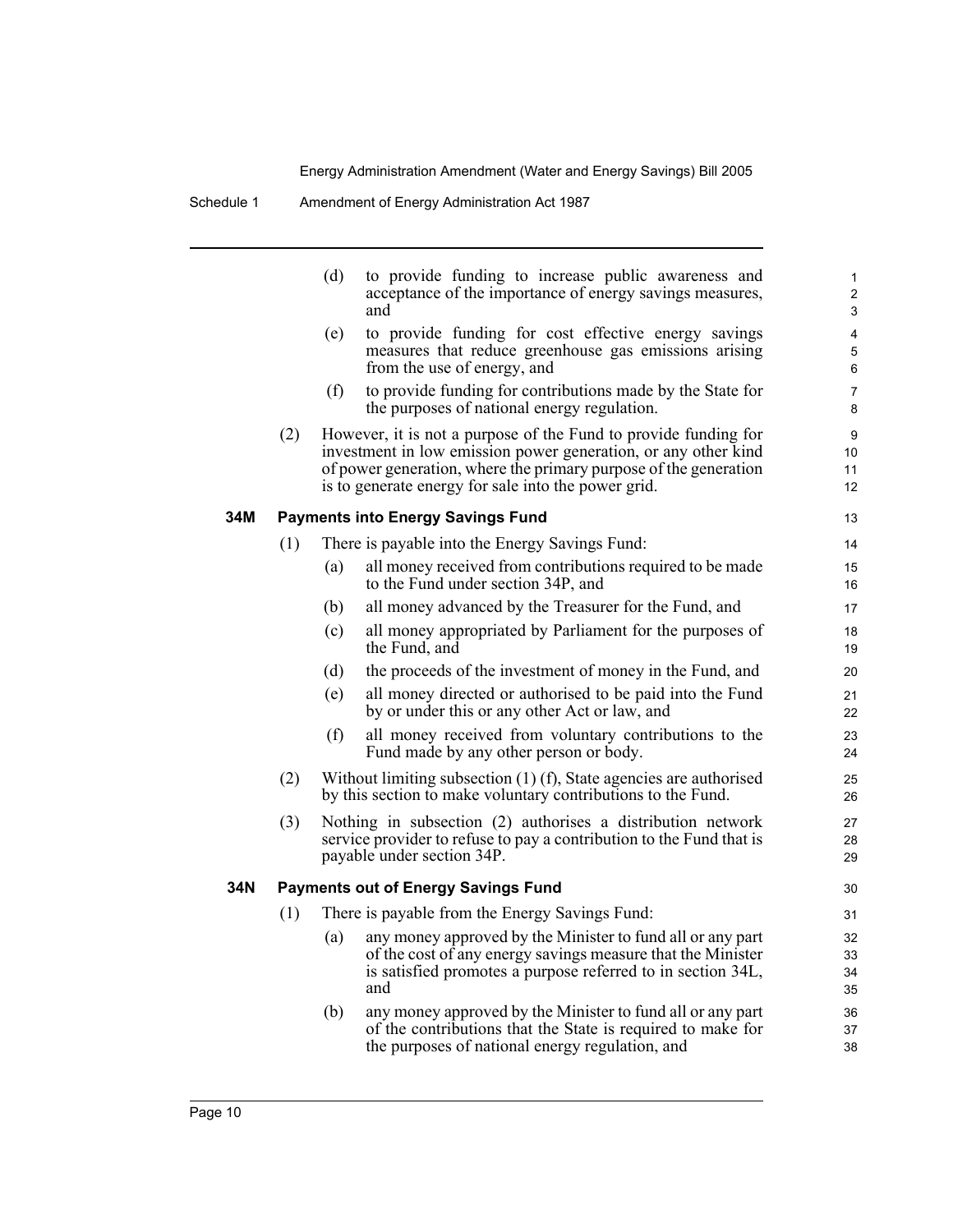Amendment of Energy Administration Act 1987 Material Contract Schedule 1

|     |     | (c) | any money required to meet administrative expenses<br>related to the Fund, and                                                                                                                                                                | $\mathbf{1}$<br>2    |
|-----|-----|-----|-----------------------------------------------------------------------------------------------------------------------------------------------------------------------------------------------------------------------------------------------|----------------------|
|     |     | (d) | any money required to meet administrative expenses of the<br>Minister in connection with the Minister's functions under<br>this Act in relation to energy savings action plans, and                                                           | 3<br>4<br>5          |
|     |     | (e) | any money directed or authorised to be paid from the Fund<br>by or under this or any other Act or law.                                                                                                                                        | 6<br>$\overline{7}$  |
|     | (2) |     | In exercising the Minister's functions under subsection $(1)$ $(a)$<br>(but without limiting the generality of that paragraph), the<br>Minister may:                                                                                          | 8<br>9<br>10         |
|     |     | (a) | approve selection criteria from time to time to be applied<br>to determine the kinds of energy savings measures that will<br>be eligible for funding from the Fund, and                                                                       | 11<br>12<br>13       |
|     |     | (b) | require a person or body seeking funding for an energy<br>savings measure to do either or both of the following as a<br>precondition to applying for or obtaining funding:                                                                    | 14<br>15<br>16       |
|     |     |     | to submit an energy savings action plan that<br>(i)<br>includes details about the measure,                                                                                                                                                    | 17<br>18             |
|     |     |     | to provide any other information requested by the<br>(ii)<br>Minister about the measure, and                                                                                                                                                  | 19<br>20             |
|     |     | (c) | obtain and have regard to any advice, recommendations or<br>other information provided to the Minister by a committee<br>appointed by the Minister under Division 5, or by any<br>other person or body, that the Minister considers relevant. | 21<br>22<br>23<br>24 |
| 34O |     |     | <b>Investment of money in Energy Savings Fund</b>                                                                                                                                                                                             | 25                   |
|     |     |     | The Minister may invest money in the Energy Savings Fund:                                                                                                                                                                                     | 26                   |
|     |     | (a) | in such manner as may be authorised by the Public<br>Authorities (Financial Arrangements) Act 1987, or                                                                                                                                        | 27<br>28             |
|     |     | (b) | if that Act does not confer power on the Minister to invest<br>the money, in any other manner approved by the Treasurer.                                                                                                                      | 29<br>30             |
| 34P |     |     | Minister may require distribution network service providers to<br>make contributions                                                                                                                                                          | 31<br>32             |
|     | (1) |     | The Minister may, by order published in the Gazette, require any<br>one or more distribution network service providers to make an<br>annual contribution for a specified financial year to the Energy<br>Savings Fund.                        | 33<br>34<br>35<br>36 |
|     |     |     | Note. The Minister may amend or repeal an order made under this<br>section. See section 43 of the Interpretation Act 1987.                                                                                                                    | 37<br>38             |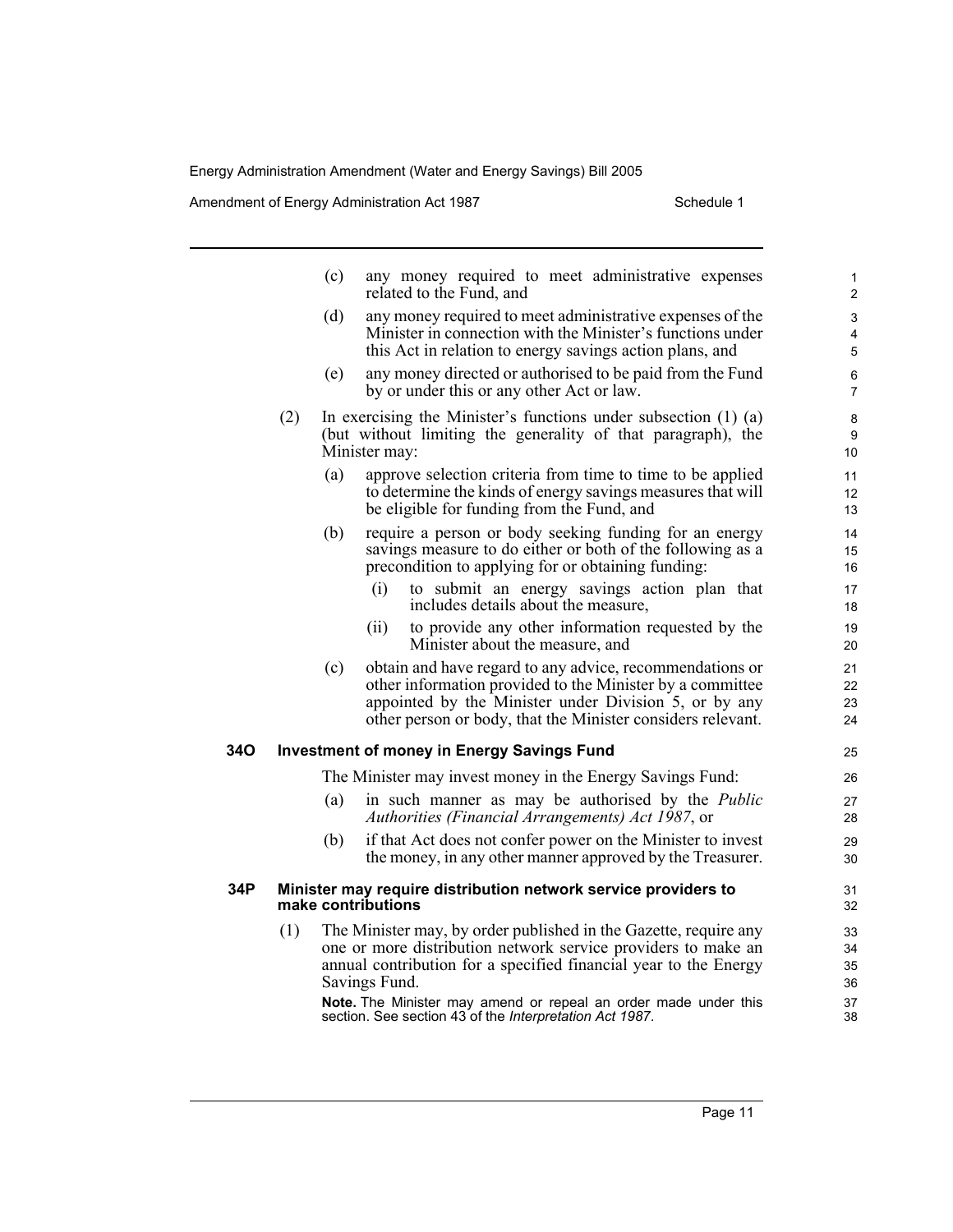#### Schedule 1 Amendment of Energy Administration Act 1987

- (2) An order under subsection (1):
	- (a) must specify the annual contributions payable by each distribution network service provider to which it applies (being an amount that does not exceed the maximum amount, if any, prescribed by the regulations), and

- (b) may specify that an annual contribution may be paid by instalments during the financial year to which the order applies, and
- (c) must specify the time or, in the case of an annual contribution that is payable by instalments, the times at which any contribution required under the order is to be made, and
- (d) may be made before or during the financial year to which it relates.
- (3) An order under subsection (1) may be made only with:
	- (a) the concurrence of the Treasurer, and
	- (b) if section 14 (Licences) of the *Electricity Supply Act 1995* is administered by a Minister other than the Minister administering this section—the concurrence of the Minister administering section 14 of that Act.
- (4) The Minister is to cause a copy of an order under subsection (1) to be served on the distribution network service providers to which it applies as soon as is reasonably practicable after the order is published in the Gazette.
- (5) A failure to comply with subsection (4) does not affect the validity of an order under subsection (1).
- (6) Despite any other Act or law, a distribution network service provider to which an order under subsection (1) applies must pay into the Fund such amounts at such times as may be required by the order.
- (7) An amount that is payable by a distribution network service provider under an order under subsection (1) may be recovered by the Minister as a debt in any court of competent jurisdiction for payment into the Fund.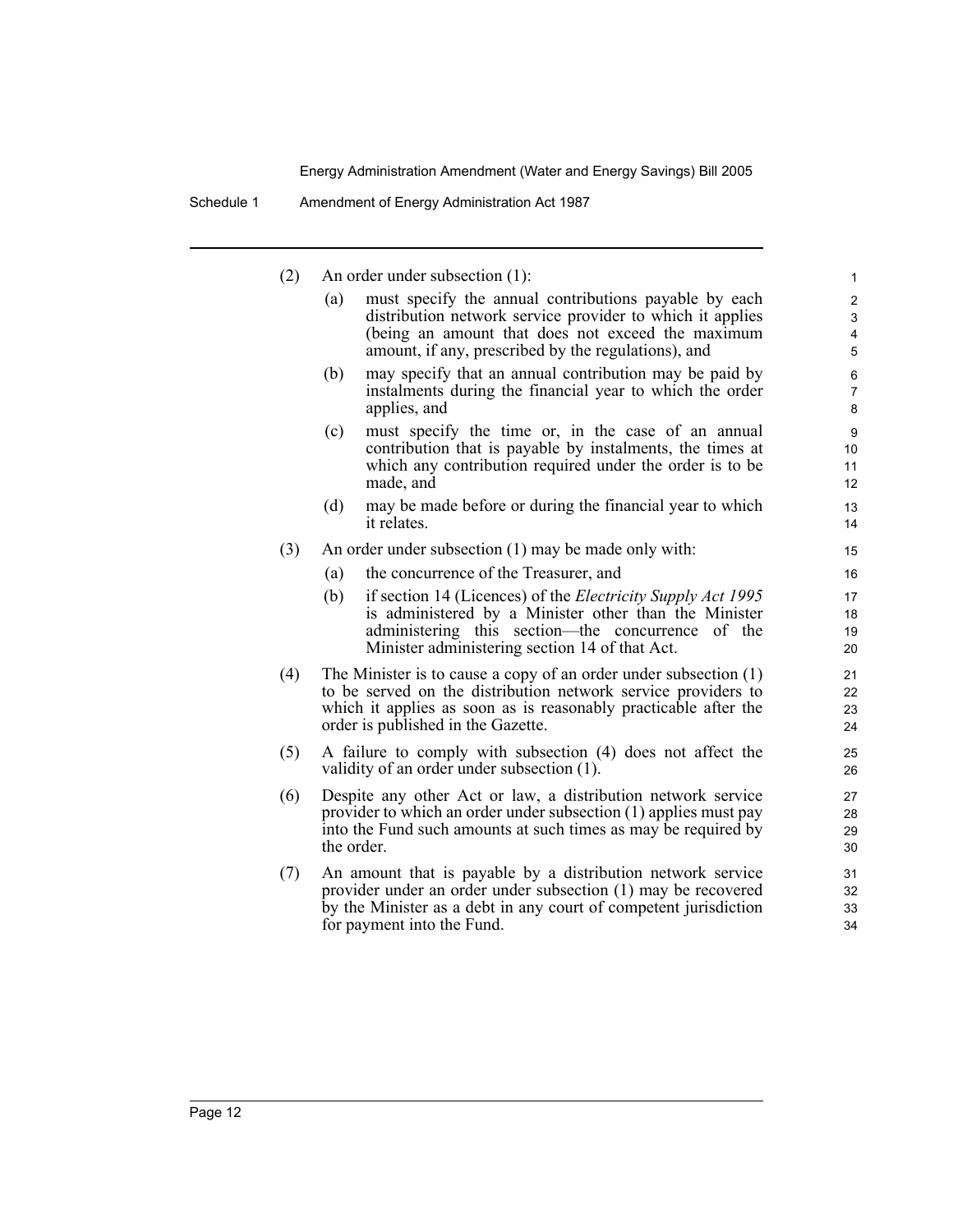Amendment of Energy Administration Act 1987 Material Contract Schedule 1

| <b>Division 4</b> |     | <b>Savings action plans</b>                                                                                                                                                                                                                   | 1                        |
|-------------------|-----|-----------------------------------------------------------------------------------------------------------------------------------------------------------------------------------------------------------------------------------------------|--------------------------|
| 34Q               |     | Preparation of draft savings action plans                                                                                                                                                                                                     | 2                        |
|                   | (1) | Draft water savings action plans                                                                                                                                                                                                              | 3                        |
|                   |     | Each designated water user is to prepare a draft water savings<br>action plan and submit it to the Minister for approval:                                                                                                                     | 4<br>5                   |
|                   |     | if the user is a designated water user on the commencement<br>(a)<br>of this section—within the period prescribed by a savings<br>order after the commencement of this section, or                                                            | 6<br>$\overline{7}$<br>8 |
|                   |     | if the user becomes a designated water user after the<br>(b)<br>commencement of this section—within the period<br>prescribed by a savings order after the user becomes a<br>designated water user, or                                         | 9<br>10<br>11<br>12      |
|                   |     | if an approved water savings action plan previously<br>(c)<br>prepared by the user expires or is wholly revoked—within<br>the period prescribed by a savings order after the approved<br>action plan expires or is revoked.                   | 13<br>14<br>15<br>16     |
|                   | (2) | Draft energy savings action plans                                                                                                                                                                                                             | 17                       |
|                   |     | Each designated energy user is to prepare a draft energy savings<br>action plan and submit it to the Minister for approval:                                                                                                                   | 18<br>19                 |
|                   |     | if the user is a designated energy user on the<br>(a)<br>commencement of this section—within the period<br>prescribed by a savings order after the commencement of<br>this section, or                                                        | 20<br>21<br>22<br>23     |
|                   |     | (b)<br>if the user becomes a designated energy user after the<br>commencement of this section—within the period<br>prescribed by a savings order after the user becomes a<br>designated energy user, or                                       | 24<br>25<br>26<br>27     |
|                   |     | (c)<br>if an approved energy savings action plan previously<br>prepared by the user expires or is wholly revoked—within<br>the period prescribed by a savings order after the approved<br>action plan expires or is revoked.                  | 28<br>29<br>30<br>31     |
|                   | (3) | Joint water and energy draft savings action plans                                                                                                                                                                                             | 32                       |
|                   |     | If a person or body is both a designated water user and designated<br>energy user, a draft savings action plan dealing with both water<br>and energy use by the person or body may be prepared and<br>submitted to the Minister for approval. | 33<br>34<br>35<br>36     |
|                   | (4) | Amendment or replacement of savings action plans                                                                                                                                                                                              | 37                       |
|                   |     | A designated water user or designated energy user may prepare<br>and submit for approval by the Minister a draft savings action                                                                                                               | 38<br>39                 |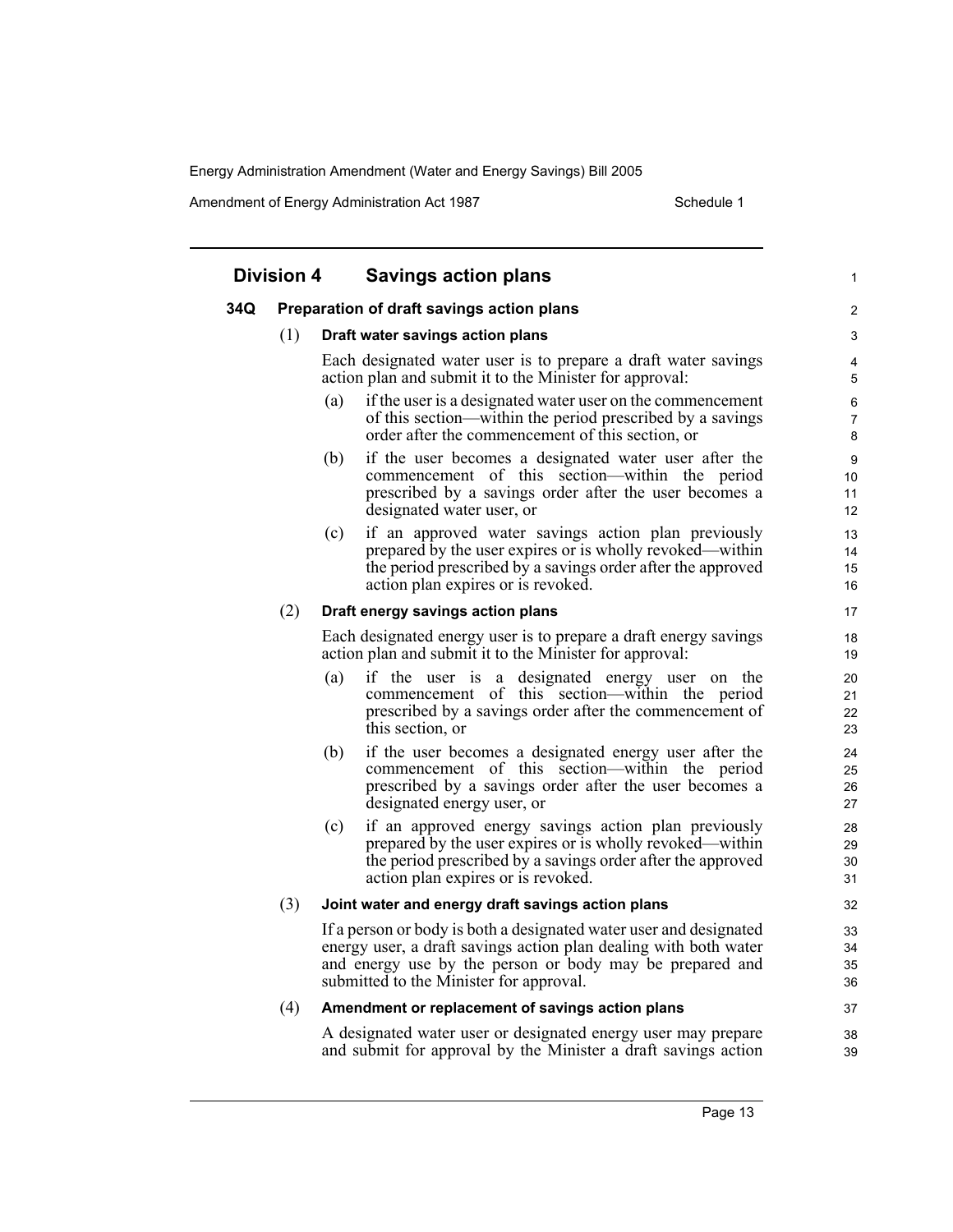Schedule 1 Amendment of Energy Administration Act 1987

plan that amends or replaces a savings action plan at any time while that savings action plan is in effect.

1  $\mathfrak{p}$ 

#### **34R Contents of draft savings action plans**

- (1) A draft water savings action plan must include the following:
	- (a) a description of the designated water user's current water usage,
	- (b) a list of individual water savings measures prioritised in terms of water saved, cost effectiveness and potential benefits,
	- (c) a statement concerning the water savings measures included on that list that the designated water user proposes to implement in the 4-year period following approval of the action plan (including initial set up costs and annual costs for each measure and time frames for implementation),
	- (d) any other matter prescribed by a savings order.
- (2) A draft energy savings action plan must include the following:
	- (a) a description of the designated energy user's current energy usage,
	- (b) a list of individual energy savings measures prioritised in terms of energy saved, cost effectiveness and potential benefits,
	- (c) a statement concerning the energy savings measures included on that list that the designated energy user proposes to implement in the 4-year period following approval of the action plan (including initial set up costs and annual costs for each measure and time frames for implementation),
	- (d) any other matter prescribed by a savings order.
- (3) A draft savings action plan must be prepared in accordance with such guidelines concerning the preparation of savings action plans as may be issued by the Minister from time to time and published in the Gazette.

#### **34S Approval of savings action plans**

- (1) The Minister may:
	- (a) approve a draft savings action plan submitted by a designated water user or designated energy user, without alteration or with such alteration as the Minister thinks fit, or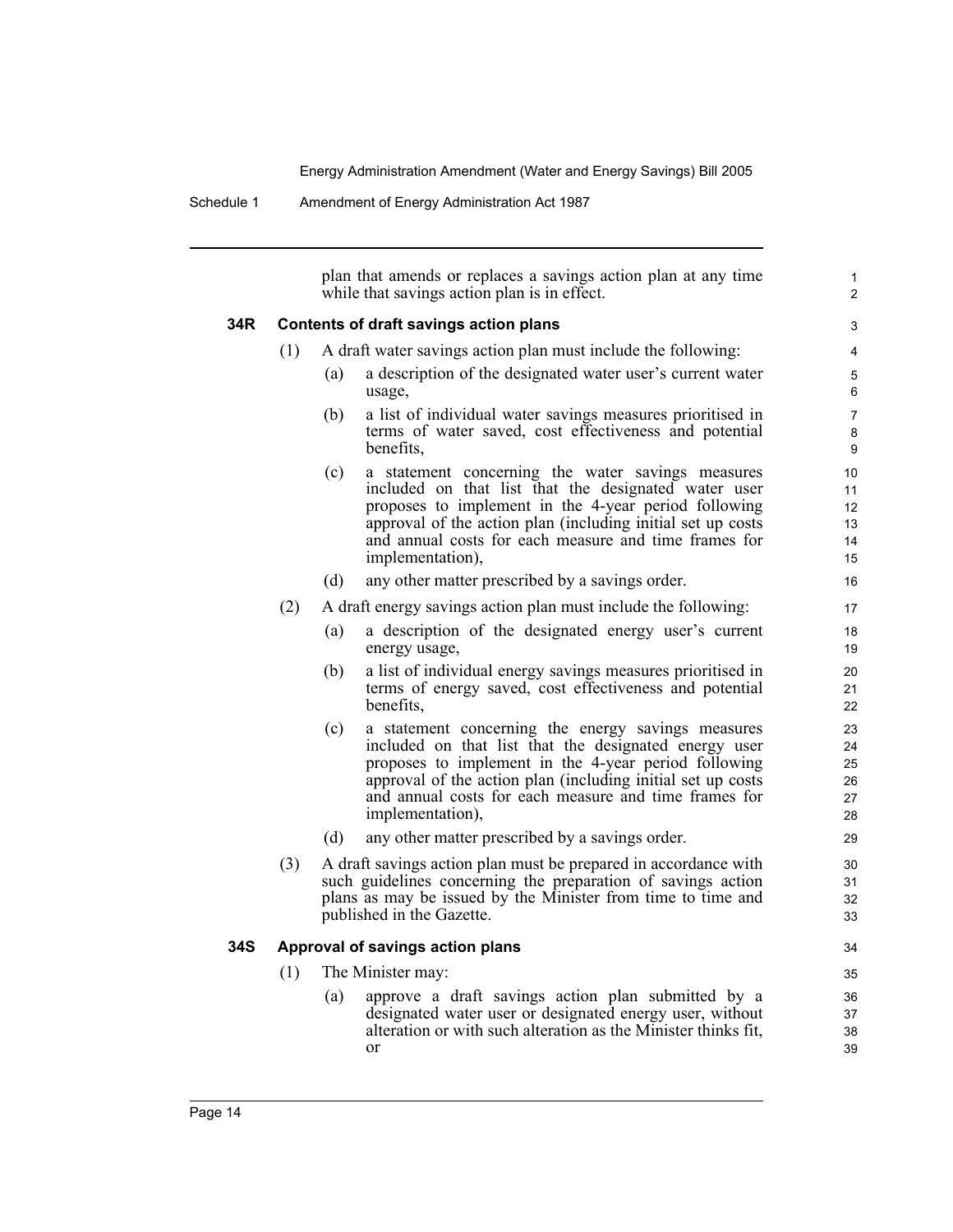Amendment of Energy Administration Act 1987 **Schedule 1** Schedule 1

- (b) refer the draft savings action plan back to the user for further consideration.
- (2) Before making any alterations to the draft savings action plan, the Minister must consult the designated water user or designated energy user that submits the plan.
- (3) If the Minister approves a savings action plan, the Minister must give the designated water user or designated energy user that submits the plan written notice of the following within 14 days after approving the plan:
	- (a) that the Minister has approved the plan,
	- (b) the day on which the plan was approved.

#### **34T Duration of a savings action plan**

A savings action plan that has been approved by the Minister:

- (a) has effect on and from the day on which the Minister serves a written notice on the designated water user or designated energy user that submitted the plan indicating the day on which the Minister approved the action plan, and
- (b) expires on the fourth anniversary of the day on which the Minister approved the action plan, unless sooner revoked by the Minister.

#### **34U Amendment, replacement or revocation of savings action plans**

- (1) A savings action plan may be amended or replaced by a subsequent savings action plan prepared and approved in accordance with this Division.
- (2) A savings action plan may also be amended by the Minister, but only in the circumstances, in relation to the matters and to the extent the action plan provides.
- (3) The Minister may revoke a savings action plan, wholly or in part.
- (4) The amendment or revocation of a savings action plan by the Minister under this section takes effect on the day on which written notice of the amendment or revocation is served on the designated water user or designated energy user concerned or on a later date specified in the notice.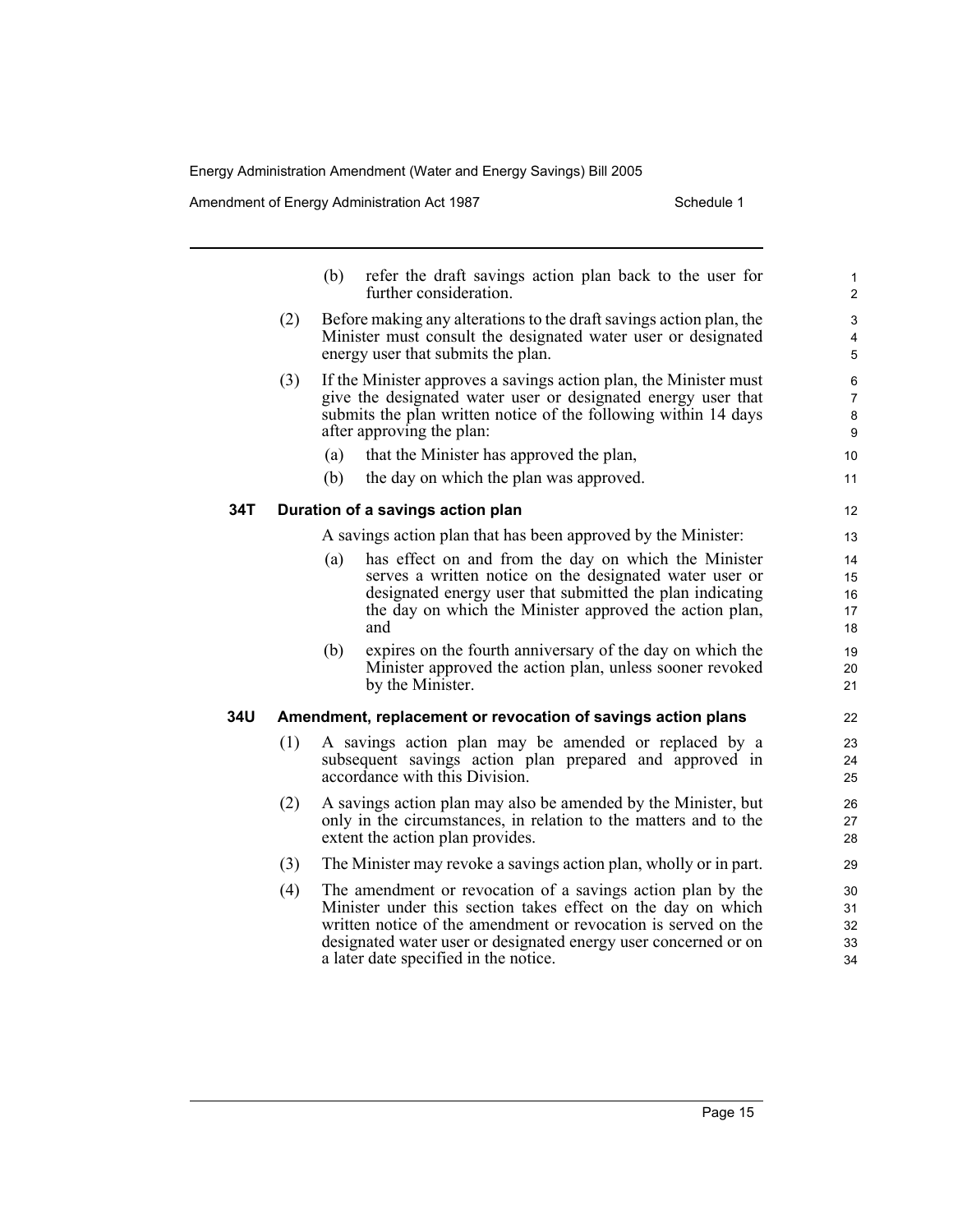| 34V               |     | <b>Compliance with this Division and savings action plans</b>                                                                                                                                                                                                            | 1                             |
|-------------------|-----|--------------------------------------------------------------------------------------------------------------------------------------------------------------------------------------------------------------------------------------------------------------------------|-------------------------------|
|                   | (1) | A designated water user or designated energy user must prepare<br>and submit a savings action plan in accordance with the<br>provisions of this Division.<br>Maximum penalty: 50 penalty units.                                                                          | 2<br>$\mathsf 3$<br>4<br>5    |
|                   | (2) | It is a defence to a prosecution for an offence against subsection<br>(1) if the defendant proves that the defendant had a reasonable<br>excuse for not preparing or submitting a savings action plan in<br>accordance with the provisions of this Division.             | 6<br>$\overline{7}$<br>8<br>9 |
|                   | (3) | Nothing in this Division requires a designated water user or<br>designated energy user to implement any savings measures<br>specified in a savings action plan submitted by the user and<br>approved under this Division unless the regulations so provide.              | 10<br>11<br>12<br>13          |
|                   | (4) | Without limiting subsection (3), the regulations may make<br>provision for or with respect to the following:                                                                                                                                                             | 14<br>15                      |
|                   |     | the implementation of savings measures that are set out in<br>(a)<br>savings action plans approved under this Division,                                                                                                                                                  | 16<br>17                      |
|                   |     | the issuing of directions by the Minister to designated<br>(b)<br>water users and designated energy users to implement<br>savings measures set out in savings action plans approved<br>under this Division (whether issued at the time of approval<br>or subsequently).  | 18<br>19<br>20<br>21<br>22    |
|                   | (5) | Proceedings for an offence against subsection (1) or an offence<br>against a provision of the regulations relating to the<br>implementation of a savings measure set out in a savings action<br>plan may only be instituted with the written consent of the<br>Minister. | 23<br>24<br>25<br>26<br>27    |
|                   | (6) | However, nothing in subsection (5) requires the consent of the<br>Minister before a penalty notice can be issued for an offence.                                                                                                                                         | 28<br>29                      |
| <b>Division 5</b> |     | <b>Advisory committees</b>                                                                                                                                                                                                                                               | 30                            |
| 34W               |     | <b>Committees</b>                                                                                                                                                                                                                                                        | 31                            |
|                   | (1) | The Minister may establish standing or special committees for<br>the purpose of advising the Minister in the exercise of the<br>Minister's functions under this Part.                                                                                                    | 32<br>33<br>34                |
|                   | (2) | The Minister may appoint as a member of any such committee<br>any person who, in the Minister's opinion, appears to be qualified<br>to be a member of the committee.                                                                                                     | 35<br>36<br>37                |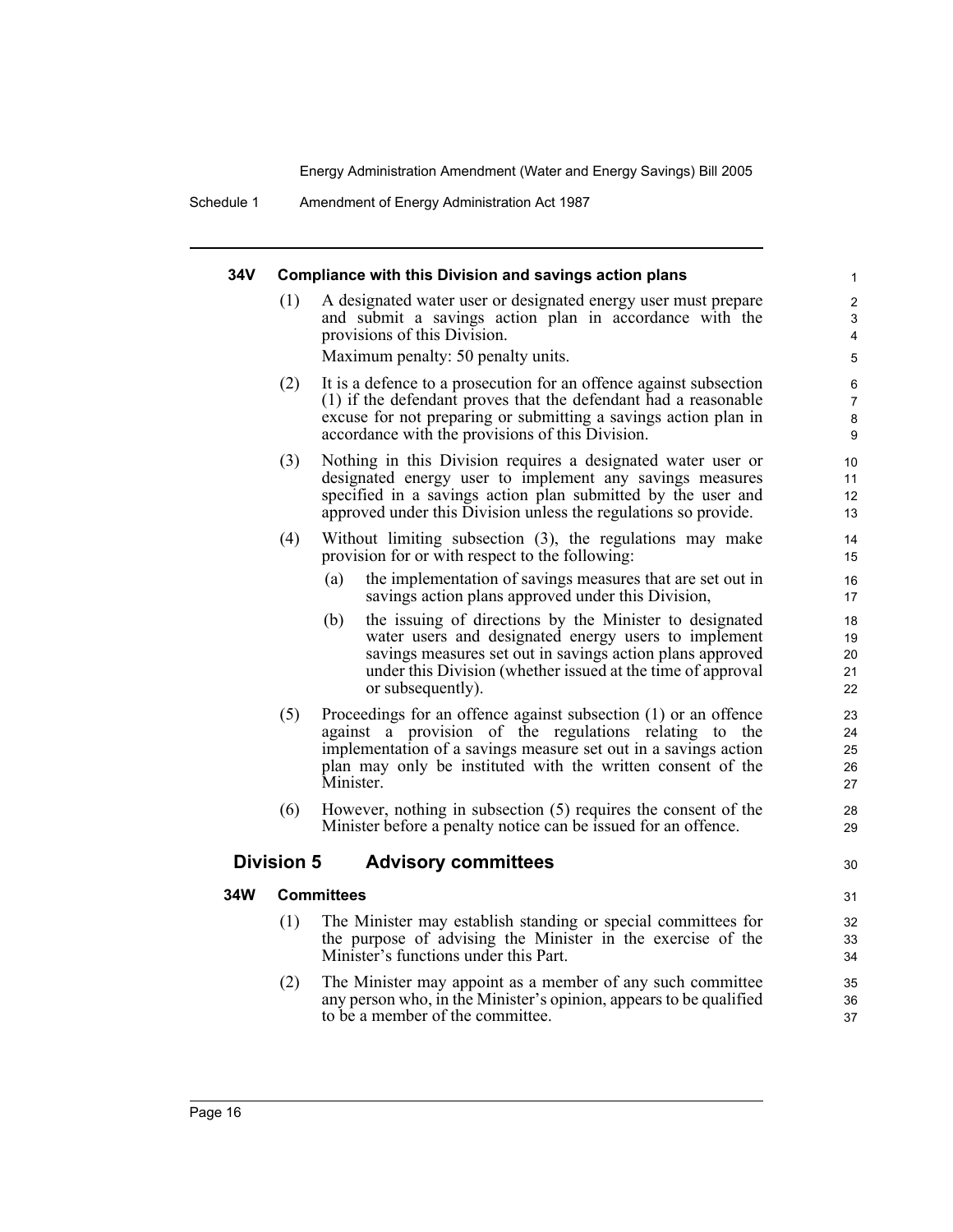Amendment of Energy Administration Act 1987 Material Contract Schedule 1

**[9] Section 40 (4) and (5)**

|     | (3)                             |     | The Minister must appoint one of the members of a committee to<br>be chairperson of the committee.                                                                                                                  | 1<br>2               |
|-----|---------------------------------|-----|---------------------------------------------------------------------------------------------------------------------------------------------------------------------------------------------------------------------|----------------------|
|     | (4)                             |     | A committee may, subject to this section and to any directions of<br>the Minister, regulate its procedure in such manner as it thinks fit.                                                                          | 3<br>$\overline{4}$  |
|     | (5)                             |     | The Minister may specify the number of persons who are to<br>constitute a quorum of a committee.                                                                                                                    | 5<br>6               |
| [8] |                                 |     | Section 40 Persons may be required to furnish information                                                                                                                                                           | 7                    |
|     | Insert after section 40 $(1)$ : |     |                                                                                                                                                                                                                     | 8                    |
|     | (1A)                            |     | The Minister may, by notice in writing, require a water or energy<br>service provider to furnish to the Minister such information<br>concerning such of the following matters as may be specified in<br>the notice: | 9<br>10<br>11<br>12  |
|     |                                 | (a) | the identity of the persons or bodies to which the provider<br>provides a water service within a water savings area,                                                                                                | 13<br>14             |
|     |                                 | (b) | the identity of the persons or bodies to which the provider<br>provides an energy service,                                                                                                                          | 15<br>16             |
|     |                                 | (c) | the amount of water or energy that is provided to any such<br>persons or bodies by the provider.                                                                                                                    | 17<br>18             |
| [9] | Section 40 (4) and (5)          |     |                                                                                                                                                                                                                     | 19                   |
|     | Insert after section 40 $(3)$ : |     |                                                                                                                                                                                                                     | 20                   |
|     | (4)                             |     | Compliance with a requirement under this section to furnish<br>information is not to be regarded as:                                                                                                                | 21<br>22             |
|     |                                 | (a) | a breach of contract or confidence or otherwise as a civil<br>wrong, or                                                                                                                                             | 23<br>24             |
|     |                                 | (b) | a breach of any instrument, or                                                                                                                                                                                      | 25                   |
|     |                                 | (c) | an event of default under any contract or other instrument,<br><sub>or</sub>                                                                                                                                        | 26<br>27             |
|     |                                 | (d) | giving rise to any remedy by a party to a contract or other<br>instrument, or as causing or permitting the termination of,<br>or exercise of rights under, any contract or other<br>instrument.                     | 28<br>29<br>30<br>31 |
|     | (5)                             |     | In this section:                                                                                                                                                                                                    | 32                   |
|     |                                 |     | <i>water or energy service provider</i> means any of the following:                                                                                                                                                 | 33                   |
|     |                                 | (a) | an energy services corporation within the meaning of the<br><b>Energy Services Corporations Act 1995,</b>                                                                                                           | 34<br>35             |
|     |                                 | (b) | Sydney Water Corporation,                                                                                                                                                                                           | 36                   |
|     |                                 |     |                                                                                                                                                                                                                     |                      |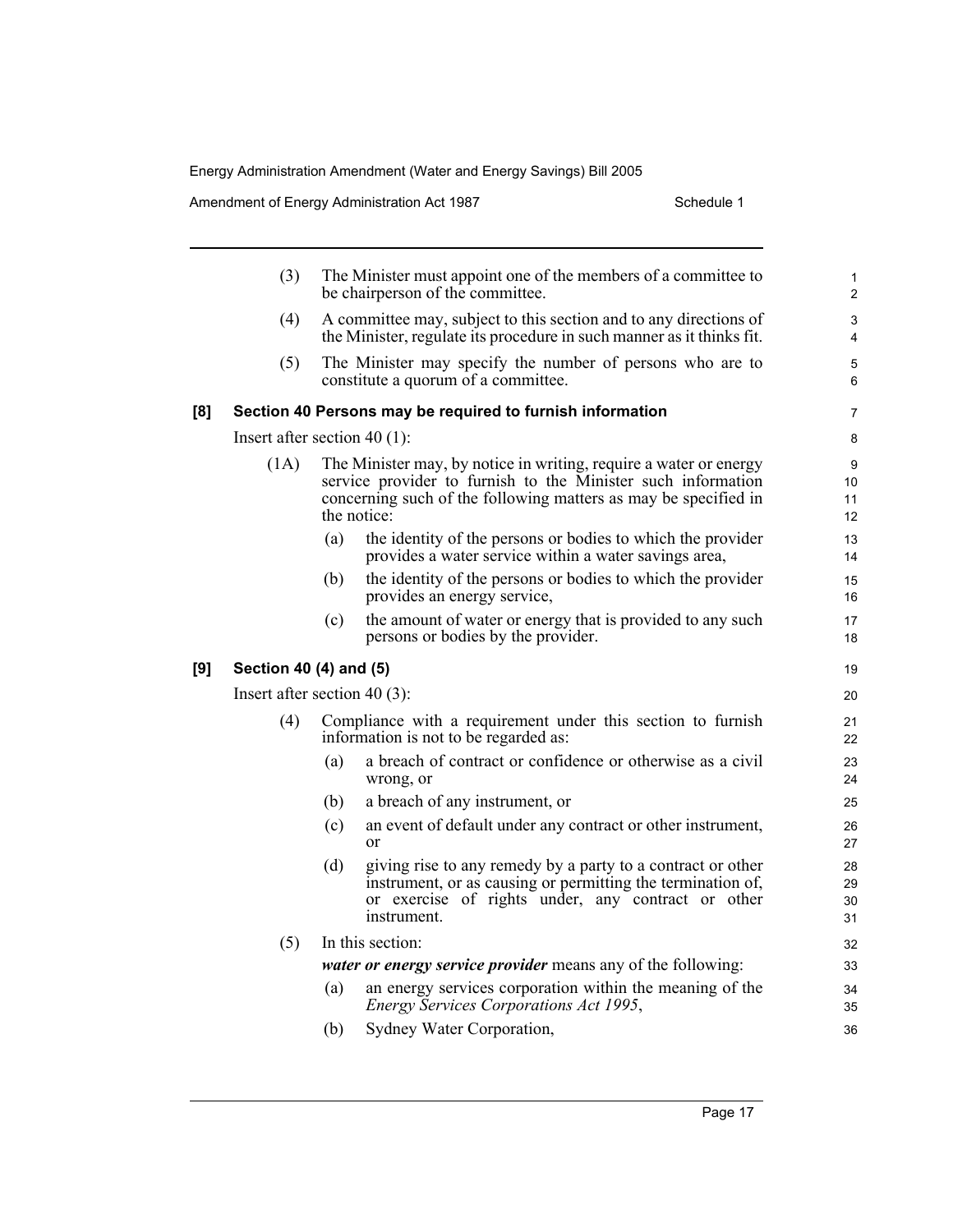|        |     |                          | (c) |                                   | any other person or body (or person or body belonging to<br>a class of persons or bodies) prescribed by a savings order<br>that provides a water service or energy service.                                                                                                                                                                                                                                                                        | $\mathbf{1}$<br>2<br>3                          |
|--------|-----|--------------------------|-----|-----------------------------------|----------------------------------------------------------------------------------------------------------------------------------------------------------------------------------------------------------------------------------------------------------------------------------------------------------------------------------------------------------------------------------------------------------------------------------------------------|-------------------------------------------------|
| $[10]$ |     |                          |     |                                   | <b>Section 41 Disclosure of information</b>                                                                                                                                                                                                                                                                                                                                                                                                        | 4                                               |
|        |     |                          |     | Insert at the end of the section: |                                                                                                                                                                                                                                                                                                                                                                                                                                                    | 5                                               |
|        |     | (2)                      |     |                                   | Without limiting subsection $(1)$ (c), nothing in this section or any<br>other Act or law prevents the Minister from disclosing<br>information about any matter referred to in section 40 (1A) that<br>is furnished to the Minister under that section where that<br>information is disclosed to indicate why persons or bodies have<br>been, or are to be, prescribed as designated water users or<br>designated energy users by a savings order. | 6<br>$\overline{7}$<br>8<br>9<br>10<br>11<br>12 |
| $[11]$ |     | <b>Section 43A</b>       |     |                                   |                                                                                                                                                                                                                                                                                                                                                                                                                                                    | 13                                              |
|        |     | Insert after section 43: |     |                                   |                                                                                                                                                                                                                                                                                                                                                                                                                                                    | 14                                              |
|        | 43A |                          |     | <b>Service of documents</b>       |                                                                                                                                                                                                                                                                                                                                                                                                                                                    | 15                                              |
|        |     | (1)                      |     |                                   | A document that is authorised or required by this Act or the<br>regulations to be served on any person may be served by:                                                                                                                                                                                                                                                                                                                           | 16<br>17                                        |
|        |     |                          | (a) |                                   | in the case of a natural person:                                                                                                                                                                                                                                                                                                                                                                                                                   | 18                                              |
|        |     |                          |     | (i)                               | delivering it to the person personally, or                                                                                                                                                                                                                                                                                                                                                                                                         | 19                                              |
|        |     |                          |     | (ii)<br>(111)                     | sending it by post to the address specified by the<br>person for the giving or service of documents or, if<br>no such address is specified, the residential or<br>business address of the person last known to the<br>person giving or serving the document, or<br>sending it by facsimile transmission to the facsimile<br>number of the person, or                                                                                               | 20<br>21<br>22<br>23<br>24<br>25<br>26          |
|        |     |                          | (b) |                                   | in the case of a body corporate:                                                                                                                                                                                                                                                                                                                                                                                                                   | 27                                              |
|        |     |                          |     | (i)                               | leaving it with a person apparently of or above the<br>age of 16 years at, or by sending it by post to, the<br>head office, a registered office or a principal office<br>of the body corporate or to an address specified by<br>the body corporate for the giving or service of<br>documents, or                                                                                                                                                   | 28<br>29<br>30<br>31<br>32<br>33                |
|        |     |                          |     | (ii)                              | sending it by facsimile transmission to the facsimile<br>number of the body corporate.                                                                                                                                                                                                                                                                                                                                                             | 34<br>35                                        |
|        |     | (2)                      |     |                                   | Nothing in this section affects the operation of any provision of a<br>law or of the rules of a court authorising a document to be served<br>on a person in any other manner.                                                                                                                                                                                                                                                                      | 36<br>37<br>38                                  |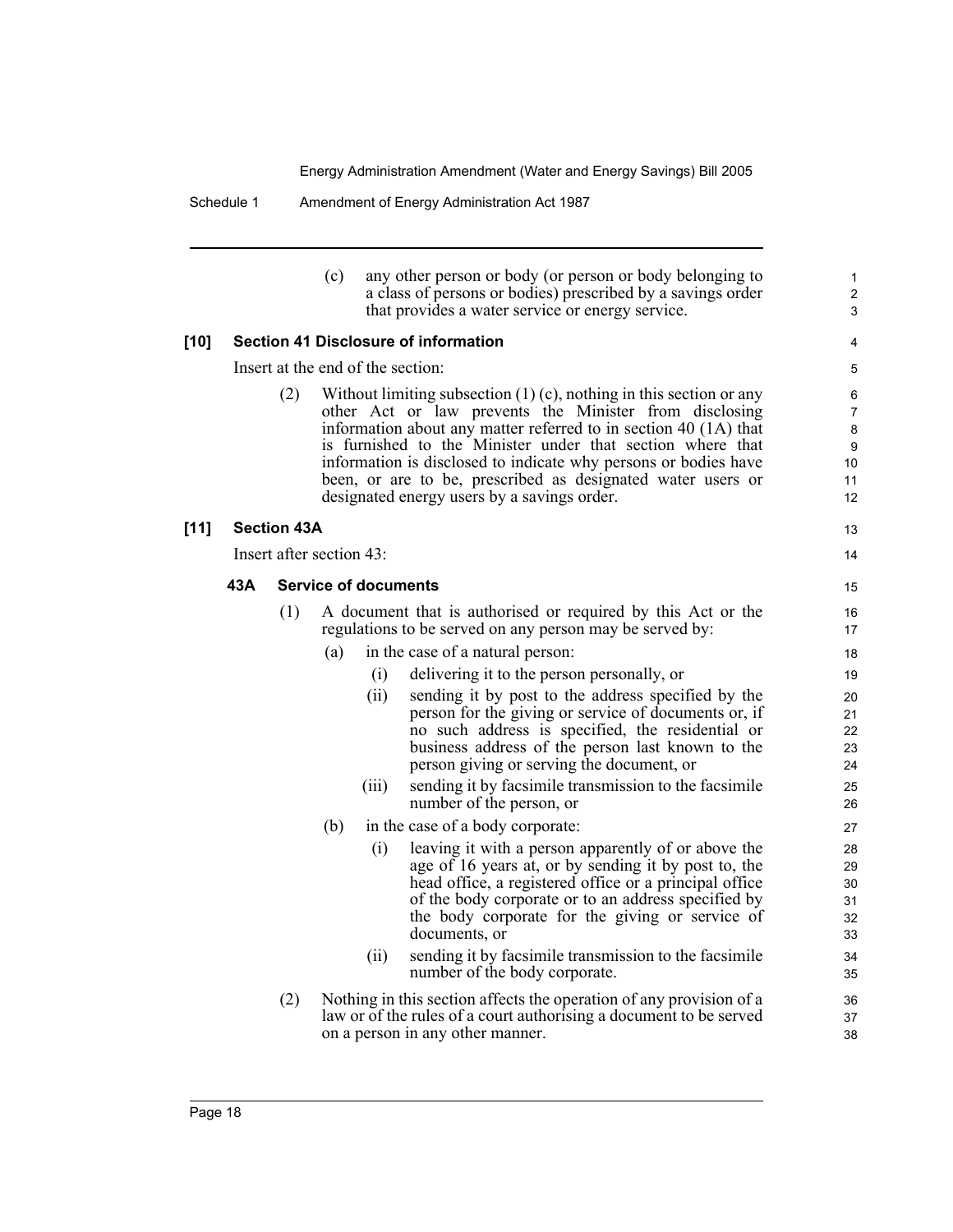Amendment of Energy Administration Act 1987 Material Contract Schedule 1

| $[12]$ |     | <b>Section 45</b>  |                                                                                                                                                                                                                                                                                                                                                     | 1                                |  |  |
|--------|-----|--------------------|-----------------------------------------------------------------------------------------------------------------------------------------------------------------------------------------------------------------------------------------------------------------------------------------------------------------------------------------------------|----------------------------------|--|--|
|        |     |                    | Omit the section. Insert instead:                                                                                                                                                                                                                                                                                                                   | 2                                |  |  |
|        | 45  | <b>Delegation</b>  |                                                                                                                                                                                                                                                                                                                                                     |                                  |  |  |
|        |     | (1)                | The Minister may, by instrument in writing, delegate the exercise<br>of any of the Minister's functions under this Act or the<br>regulations (other than this power of delegation).                                                                                                                                                                 | 4<br>5<br>6                      |  |  |
|        |     | (2)                | The Corporation may, by instrument in writing, delegate the<br>exercise of any of its functions (other than this power of<br>delegation).                                                                                                                                                                                                           | 7<br>8<br>9                      |  |  |
|        |     | (3)                | The Director-General may, by instrument in writing, delegate the<br>exercise of any of the Director-General's functions under this Act<br>or any other Act administered by the Minister (other than this<br>power of delegation).                                                                                                                   | 10<br>11<br>12<br>13             |  |  |
|        |     | (4)                | The Director-General may delegate the exercise of any of the<br>functions delegated to the Director-General by the Minister or the<br>Corporation, unless the Minister or the Corporation (as the case<br>may be) otherwise provides in the instrument of delegation to the<br>Director-General.                                                    | 14<br>15<br>16<br>17<br>18       |  |  |
|        |     | (5)                | A delegation may be made only to:                                                                                                                                                                                                                                                                                                                   | 19                               |  |  |
|        |     |                    | the Director-General, or<br>(a)                                                                                                                                                                                                                                                                                                                     | 20                               |  |  |
|        |     |                    | a member of staff of a Government Department, or<br>(b)                                                                                                                                                                                                                                                                                             | 21                               |  |  |
|        |     |                    | the holder of a particular statutory or public office, or<br>(c)                                                                                                                                                                                                                                                                                    | 22                               |  |  |
|        |     |                    | (d)<br>a committee established under section 10 or Division 5 of<br>Part 6A.                                                                                                                                                                                                                                                                        | 23<br>24                         |  |  |
| $[13]$ |     |                    | Section 46A Penalty notices (as inserted by the Electricity (Consumer<br>Safety) Act 2004)                                                                                                                                                                                                                                                          | 25<br>26                         |  |  |
|        |     |                    | Insert "or the Director-General" after "the Corporation" in section 46A (9).                                                                                                                                                                                                                                                                        | 27                               |  |  |
| $[14]$ |     | <b>Section 47A</b> |                                                                                                                                                                                                                                                                                                                                                     | 28                               |  |  |
|        |     |                    | Insert after section 47:                                                                                                                                                                                                                                                                                                                            | 29                               |  |  |
|        | 47A |                    | <b>Offences by corporations</b>                                                                                                                                                                                                                                                                                                                     | 30                               |  |  |
|        |     | (1)                | If a corporation contravenes, whether by act or omission, any<br>provision of this Act or the regulations, each person who is a<br>director of the corporation or who is concerned in the<br>management of the corporation is taken to have contravened the<br>same provision if the person knowingly authorised or permitted<br>the contravention. | 31<br>32<br>33<br>34<br>35<br>36 |  |  |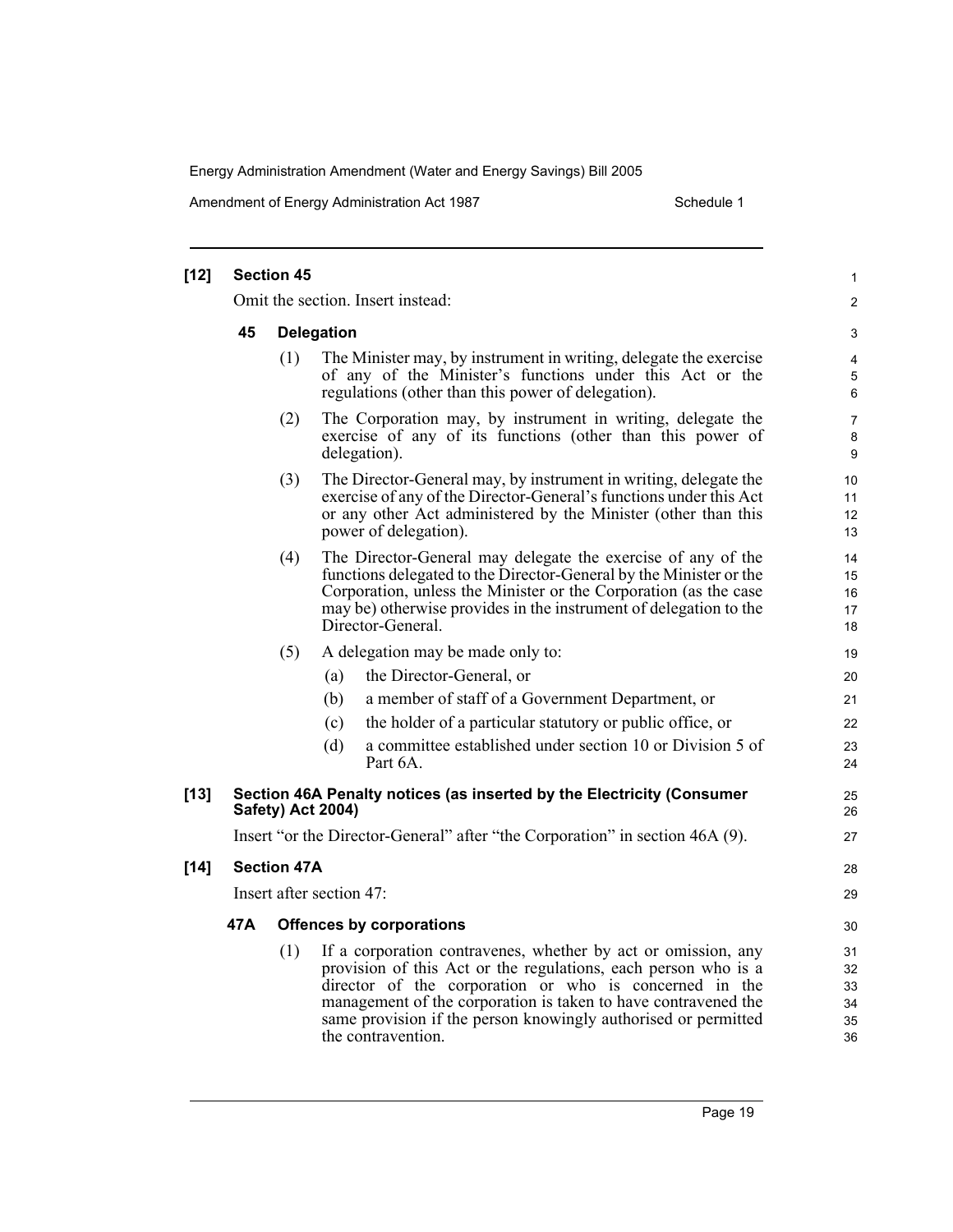|      | (2)               | A person may be proceeded against and convicted under a<br>provision pursuant to subsection (1) whether or not the<br>corporation has been proceeded against or has been convicted<br>under the provision.                                          | $\mathbf{1}$<br>$\overline{2}$<br>$\mathbf{3}$<br>4 |
|------|-------------------|-----------------------------------------------------------------------------------------------------------------------------------------------------------------------------------------------------------------------------------------------------|-----------------------------------------------------|
|      | (3)               | Nothing in this section affects any liability imposed on a<br>corporation for an offence committed by the corporation under<br>this Act or the regulations.                                                                                         | 5<br>$\,6\,$<br>$\overline{7}$                      |
| [15] |                   | Schedule 2 Savings, transitional and other provisions                                                                                                                                                                                               | 8                                                   |
|      |                   | Insert at the end of clause $1(1)$ :                                                                                                                                                                                                                | 9                                                   |
|      |                   | Energy Administration Amendment (Water and Energy Savings)<br>Act 2005                                                                                                                                                                              | 10 <sup>1</sup><br>11                               |
| [16] | <b>Schedule 2</b> |                                                                                                                                                                                                                                                     | 12                                                  |
|      |                   | Insert at the end of the Schedule (with appropriate Part and clause numbering):                                                                                                                                                                     | 13                                                  |
|      |                   |                                                                                                                                                                                                                                                     |                                                     |
|      | <b>Part</b>       | Provisions consequent on enactment of<br><b>Energy Administration Amendment (Water</b><br>and Energy Savings) Act 2005                                                                                                                              | 14<br>15<br>16                                      |
|      |                   | <b>Existing delegations</b>                                                                                                                                                                                                                         | 17                                                  |
|      |                   | The substitution of section 45 by the <i>Energy Administration</i><br>Amendment (Water and Energy Savings) Act 2005 does not affect<br>the continued validity of any delegation in force under that<br>section immediately before the substitution. | 18<br>19<br>20<br>21                                |
|      |                   | Department of Energy, Utilities and Sustainability                                                                                                                                                                                                  | 22                                                  |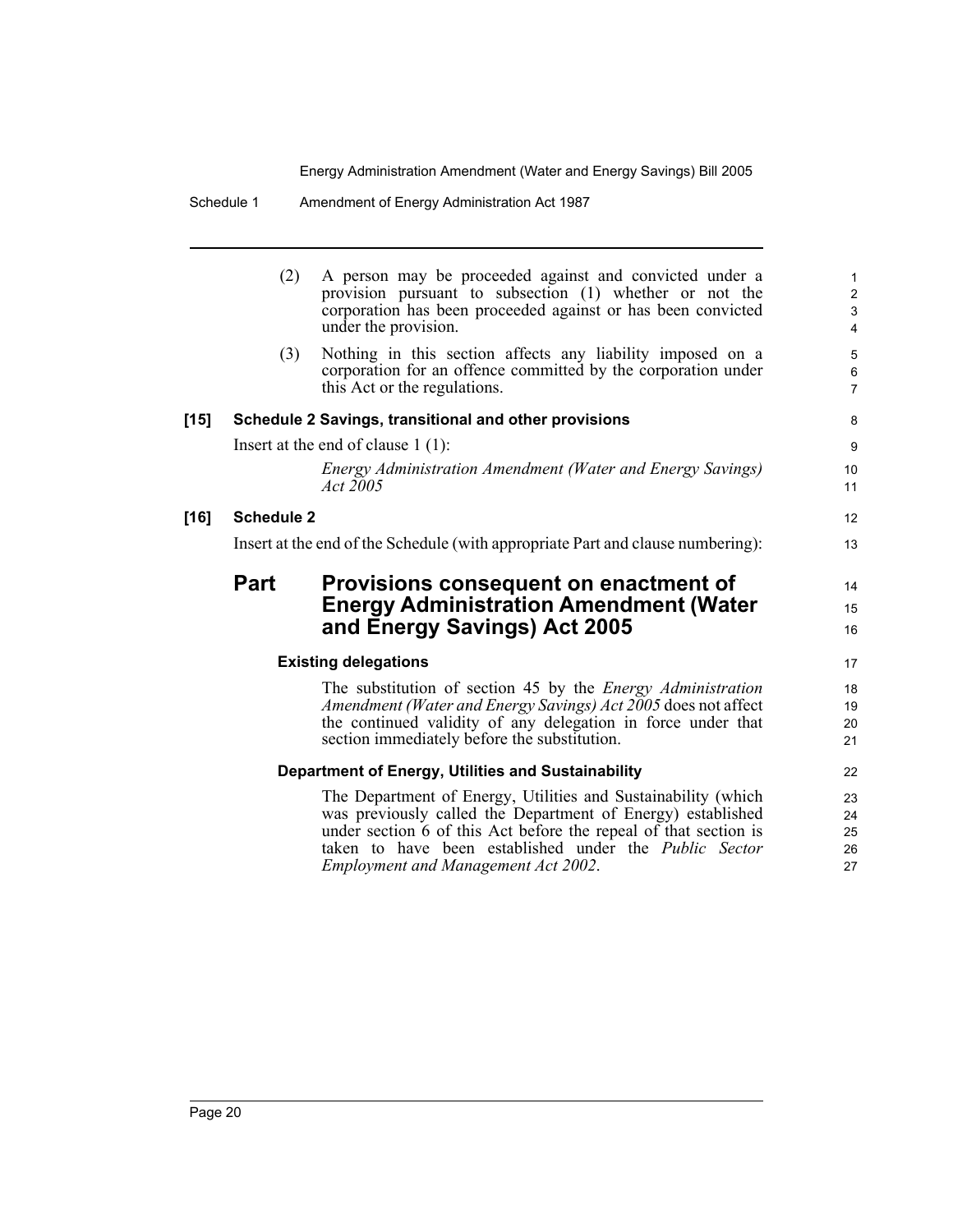Consequential amendment of other Acts and Regulations Schedule 2

|     | <b>Schedule 2</b><br><b>Consequential amendment of other Acts</b><br>and Regulations                                                                        | $\mathbf{1}$<br>2   |
|-----|-------------------------------------------------------------------------------------------------------------------------------------------------------------|---------------------|
|     | (Section 4)                                                                                                                                                 | 3                   |
| 2.1 | Electricity (Consumer Safety) Act 2004 No 4                                                                                                                 | 4                   |
| [1] | Schedule 1 Savings, transitional and other provisions                                                                                                       | 5                   |
|     | Omit "Energy Administration Act 1987" from the definition of new electricity<br><i>safety legislation</i> in clause 2 (1).                                  | 6<br>$\overline{7}$ |
|     | Insert instead "Energy and Utilities Administration Act 1987".                                                                                              | 8                   |
| [2] | Schedule 3, heading                                                                                                                                         | 9                   |
|     | Omit "Energy Administration Act 1987".                                                                                                                      | 10                  |
|     | Insert instead "Energy and Utilities Administration Act 1987".                                                                                              | 11                  |
| 2.2 | Electricity Safety Act 1945 (1946 No 13)                                                                                                                    | 12                  |
| [1] | <b>Section 4 Definitions</b>                                                                                                                                | 13                  |
|     | Omit "Energy Administration Act 1987" from the definition of Corporation in<br>section $4(1)$ .                                                             | 14<br>15            |
|     | Insert instead "Energy and Utilities Administration Act 1987".                                                                                              | 16                  |
| [2] | <b>Section 9 Additional functions of Energy Corporation</b>                                                                                                 | 17                  |
|     | Omit "Energy Administration Act 1987" from section 9 (1).                                                                                                   | 18                  |
|     | Insert instead "Energy and Utilities Administration Act 1987".                                                                                              | 19                  |
| 2.3 | <b>Electricity Safety (Equipment Efficiency) Regulation 1999</b>                                                                                            | 20                  |
|     | <b>Clause 3 Definitions</b>                                                                                                                                 | 21                  |
|     | Omit "Energy Administration Act 1987" from the definition of the Act in<br>clause 3 (1) (as amended by the <i>Electricity (Consumer Safety) Act 2004</i> ). | 22<br>23            |
|     | Insert instead "Energy and Utilities Administration Act 1987".                                                                                              | 24                  |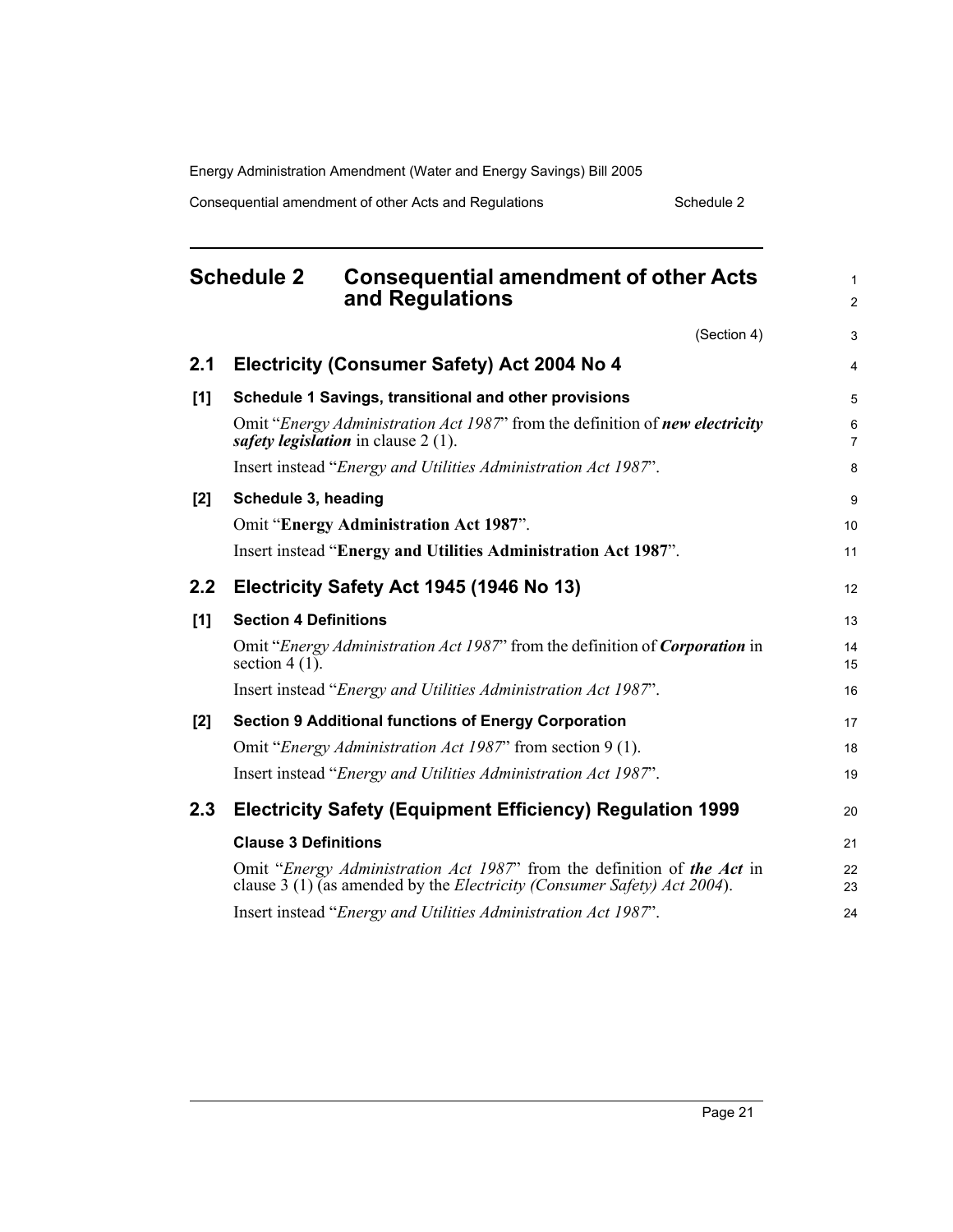Schedule 2 Consequential amendment of other Acts and Regulations

| 2.4 |                          |                     |                    | <b>Electricity Supply Act 1995 No 94</b>                                                                                                                                                                                                            | 1                    |
|-----|--------------------------|---------------------|--------------------|-----------------------------------------------------------------------------------------------------------------------------------------------------------------------------------------------------------------------------------------------------|----------------------|
| [1] |                          | Part 4, Division 3A |                    |                                                                                                                                                                                                                                                     | 2                    |
|     | Insert after Division 3: |                     |                    |                                                                                                                                                                                                                                                     |                      |
|     |                          | <b>Division 3A</b>  |                    | Passing through contributions made to<br><b>Energy Savings Fund</b>                                                                                                                                                                                 | 4<br>5               |
|     | <b>42A</b>               |                     | <b>Definitions</b> |                                                                                                                                                                                                                                                     | 6                    |
|     |                          |                     |                    | In this Division:                                                                                                                                                                                                                                   | $\overline{7}$       |
|     |                          |                     |                    | <b>Energy Savings Fund</b> means the Energy Savings Fund<br>established under section 34K of the Energy and Utilities<br>Administration Act 1987.                                                                                                   | 8<br>9<br>10         |
|     |                          |                     |                    | <b>Fund contribution</b> means any contribution that a distribution<br>network service provider is required to make to the Energy<br>Savings Fund by an order made under section 34P of the <i>Energy</i><br>and Utilities Administration Act 1987. | 11<br>12<br>13<br>14 |
|     |                          |                     |                    | <i>modification</i> includes addition, exception,<br>omission<br><sub>or</sub><br>substitution.                                                                                                                                                     | 15<br>16             |
|     | 42B                      |                     |                    | <b>Operation of Division</b>                                                                                                                                                                                                                        | 17                   |
|     |                          | (1)                 |                    | It is a condition of a retail supplier's licence that the licensee<br>comply with the requirements specified by this Division or in<br>regulations made for the purposes of this Division.                                                          | 18<br>19<br>20       |
|     |                          | (2)                 |                    | This Division applies to retail customers of retail suppliers.                                                                                                                                                                                      | 21                   |
|     |                          | (3)                 |                    | However, this Division does not apply with respect to:                                                                                                                                                                                              | 22                   |
|     |                          |                     | (a)                | any customer supply contract entered into before 6 April<br>2005 that contains a provision in force before that date that<br>expressly precludes payment of additional charges for the<br>supply of electricity under it, or                        | 23<br>24<br>25<br>26 |
|     |                          |                     | (b)                | any other person, matter or thing (or class of person, matter<br>or thing) prescribed by the regulations.                                                                                                                                           | 27<br>28             |
|     |                          | (4)                 |                    | A provision of any customer supply contract entered into on or<br>after 6 April 2005 that:                                                                                                                                                          | 29<br>30             |
|     |                          |                     | (a)                | expressly precludes the payment of costs of the kind<br>referred to in section 42C $(1)$ , or                                                                                                                                                       | 31<br>32             |
|     |                          |                     | (b)                | otherwise precludes the payment of additional charges for<br>the supply of electricity under it,                                                                                                                                                    | 33<br>34             |
|     |                          |                     |                    | is of no force or effect to the extent that it would, but for this<br>subsection, preclude a retail supplier from recovering under this                                                                                                             | 35<br>36             |
|     |                          |                     |                    |                                                                                                                                                                                                                                                     |                      |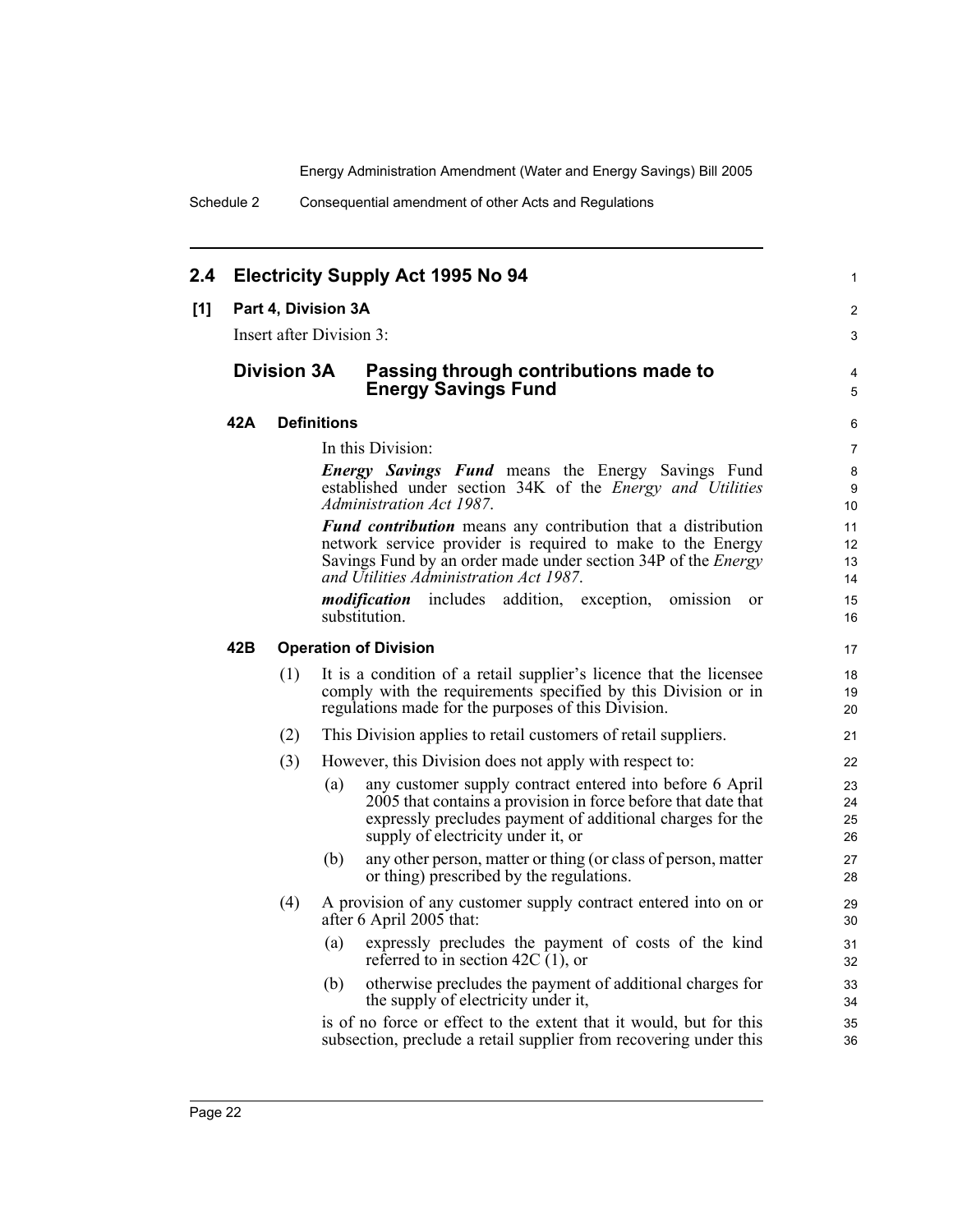Consequential amendment of other Acts and Regulations Schedule 2

Part costs of the kind referred to in section 42C (1) from the customer.

- (5) Any Fund contributions recovered under this Part by a retail supplier from customers are to be disregarded for the purposes of applying clause 7 of Determination No 1, 2004 made by the Independent Pricing and Regulatory Tribunal in June 2004 and set out in its report entitled *NSW Electricity Regulated Retail Tariffs 2004/05 to 2006/07: Final Report and Determination*, (ISBN 1 877049 49 2).
- (6) Nothing in this Division gives rise to any rights that are justiciable by a customer of a licensee or to any grounds that constitute a defence to proceedings for the recovery of any amount from a customer of a retail supplier.

#### **42C Regulations may make provision for passing through of Fund contributions to retail customers**

- (1) The regulations may make provision for or with respect to requiring or permitting any retail supplier to recover from its retail customers:
	- (a) if the retail supplier is also a distribution network service provider—the cost of any Fund contributions it has made in its capacity as a distribution network service provider, or
	- (b) if the retail supplier is not a distribution network service provider—the cost of any Fund contributions made by a distribution network service provider that has been passed through to the retail supplier by the provider.
- (2) Without limiting subsection (1), the regulations may make provision for or with respect to any of the following matters:
	- (a) the conferral or imposition of functions on the Tribunal with respect to the determination of amounts of the kind referred to in subsection (1) that may be recovered by retail suppliers from their retail customers (including applying provisions of Division 5 or the *Independent Pricing and Regulatory Tribunal Act 1992* (or both) with such modifications, if any, as may be prescribed),
	- (b) the imposition of conditions on the licences of retail suppliers with respect to the recovery of amounts of the kind referred to in subsection (1),
	- (c) the imposition or inclusion of conditions in customer supply contracts with respect to the recovery of amounts of the kind referred to in subsection (1).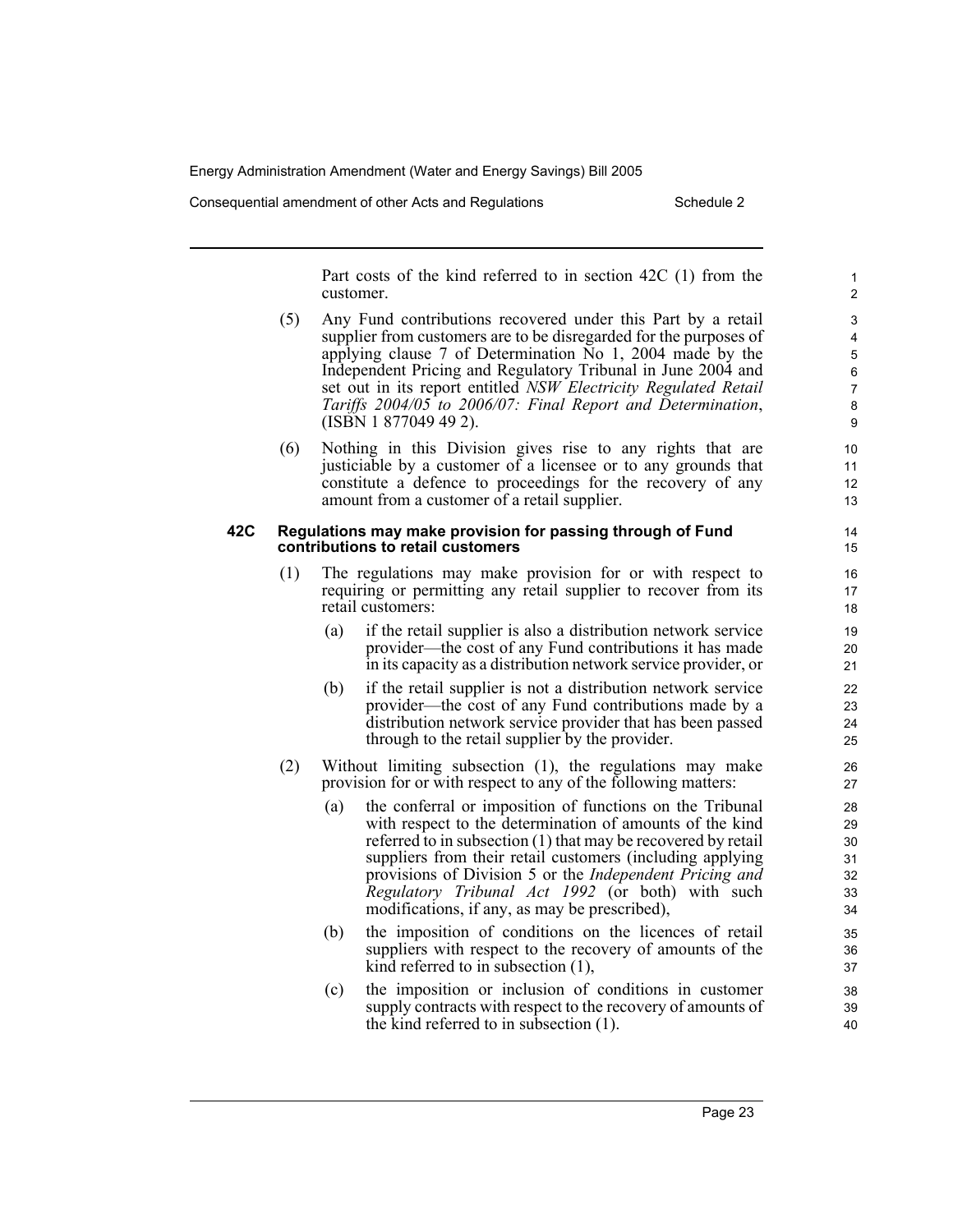| Schedule 2 | Consequential amendment of other Acts and Regulations |
|------------|-------------------------------------------------------|
|------------|-------------------------------------------------------|

| [2] | Schedule 6 Savings, transitional and other provisions                                                                          | 1              |
|-----|--------------------------------------------------------------------------------------------------------------------------------|----------------|
|     | Insert at the end of clause $1(1)$ :                                                                                           | $\overline{2}$ |
|     | Energy Administration Amendment (Water and Energy Savings)<br><i>Act 2005</i> , but only to the extent that it amends this Act | 3<br>4         |
| 2.5 | <b>Essential Services Act 1988 No 41</b>                                                                                       | 5              |
|     | Section 5 Relationship to other Acts etc                                                                                       | 6              |
|     | Omit "Energy Administration Act 1987" from section 5 (a) (iii).                                                                | 7              |
|     | Insert instead "Energy and Utilities Administration Act 1987".                                                                 | 8              |
| 2.6 | <b>Fines Act 1996 No 99</b>                                                                                                    | 9              |
|     | Schedule 1 Statutory provisions under which penalty notices issued                                                             | 10             |
|     | Omit "Energy Administration Act 1987" (as inserted by the Electricity<br>(Consumer Safety) Act 2004).                          | 11<br>12       |
|     | Insert instead "Energy and Utilities Administration Act 1987".                                                                 | 13             |
| 2.7 | <b>Freedom of Information Regulation 2000</b>                                                                                  | 14             |
|     | <b>Schedule 3 Public authorities</b>                                                                                           | 15             |
|     | Omit "Energy Administration Act 1987" from the first column in Part 3.                                                         | 16             |
|     | Insert instead "Energy and Utilities Administration Act 1987".                                                                 | 17             |
| 2.8 | Gas Industry Restructuring Act 1986 No 213                                                                                     | 18             |
|     | <b>Section 3 Interpretation</b>                                                                                                | 19             |
|     | Omit "Energy Administration Act 1987" from the definition of Corporation in<br>section $3(1)$ .                                | 20<br>21       |
|     | Insert instead "Energy and Utilities Administration Act 1987".                                                                 | 22             |
| 2.9 | <b>Protection of the Environment Operations (Clean Air)</b><br><b>Regulation 2002</b>                                          | 23<br>24       |
|     | <b>Clause 19F Vapour pressure of petrol</b>                                                                                    | 25             |
|     | Omit "Energy Administration Act 1987" from clause 19F (6).                                                                     | 26             |
|     | Insert instead "Energy and Utilities Administration Act 1987".                                                                 | 27             |